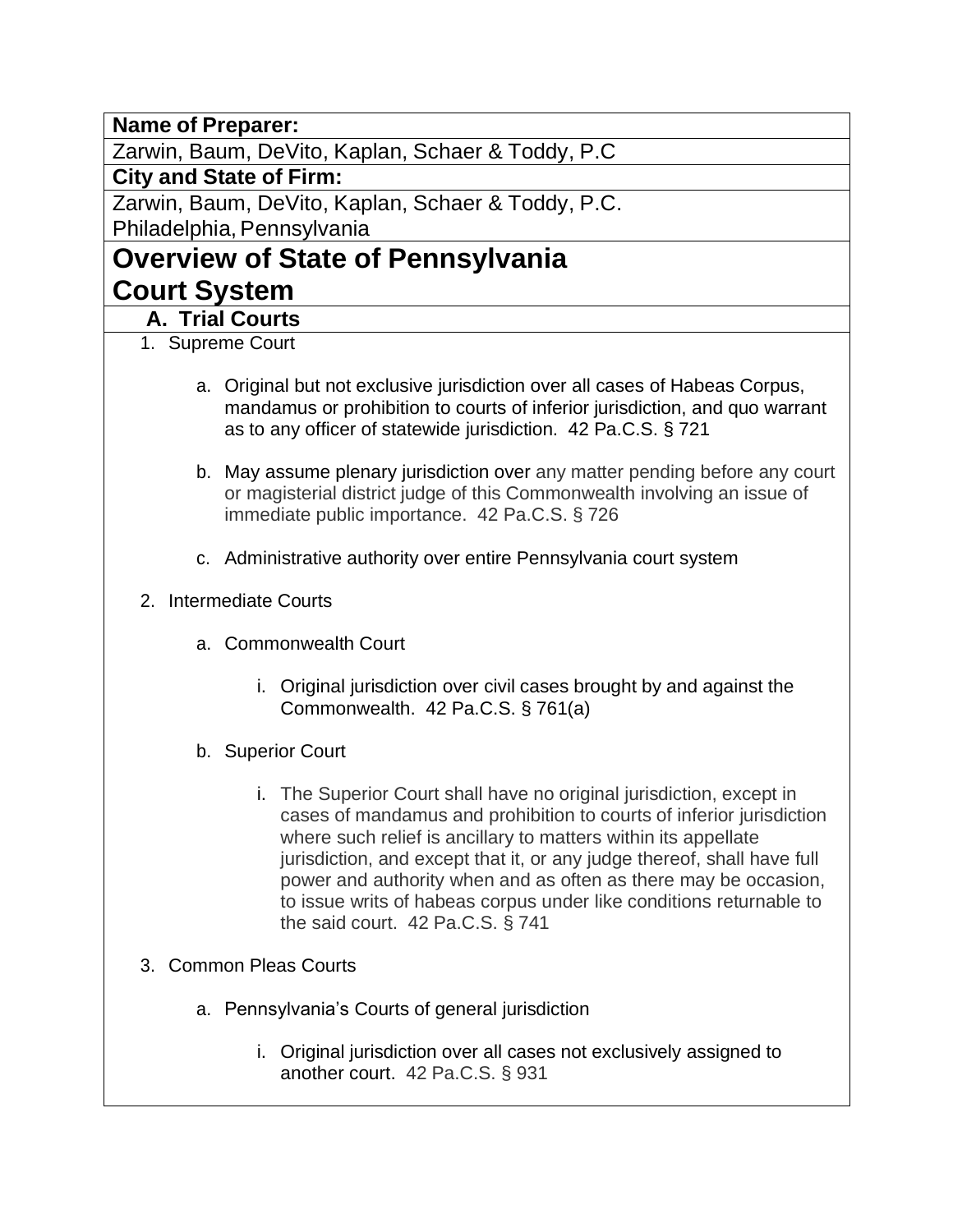- b. Split into 60 judicial districts that generally follow the county boundaries
- c. Division of Courts
	- i. Several counties divide their common pleas courts into subdivisions including family courts, orphan's courts, and trial divisions per 42 Pa.C.S. § 951
- d. Matters
	- i. Major criminal and civil case
	- ii. Appeals from courts of limited jurisdiction below
	- iii. Matters involving children and families
- 4. Base Level Courts (4 types)
	- a. Philadelphia Municipal Court
		- 1. Jurisdiction (42 Pa.C.S. §1123)
			- a. Summary offenses other than those with jurisdiction of Traffic Court of Philadelphia
			- b. Criminal offenses other than by a juvenile punishable by not more than five (5) years imprisonment
			- c. Judgments under the Landlord Tenant Act of 1951
			- d. Civil actions (except by or against the Commonwealth) where sum demanded does not exceed \$12,000
	- b. Philadelphia Traffic Court
		- i. All summary offenses under Motor Vehicle Code and related city ordinances. Community courts under 42 Pa.C.S. 1105
	- c. Magisterial District Courts (in all counties but Philadelphia)
		- i. Non-jury criminal trials not involving delinquent acts under 42 Pa.C.S. §6301
		- ii. Non-jury civil trials where amount in controversy does not exceed \$12,000 involving: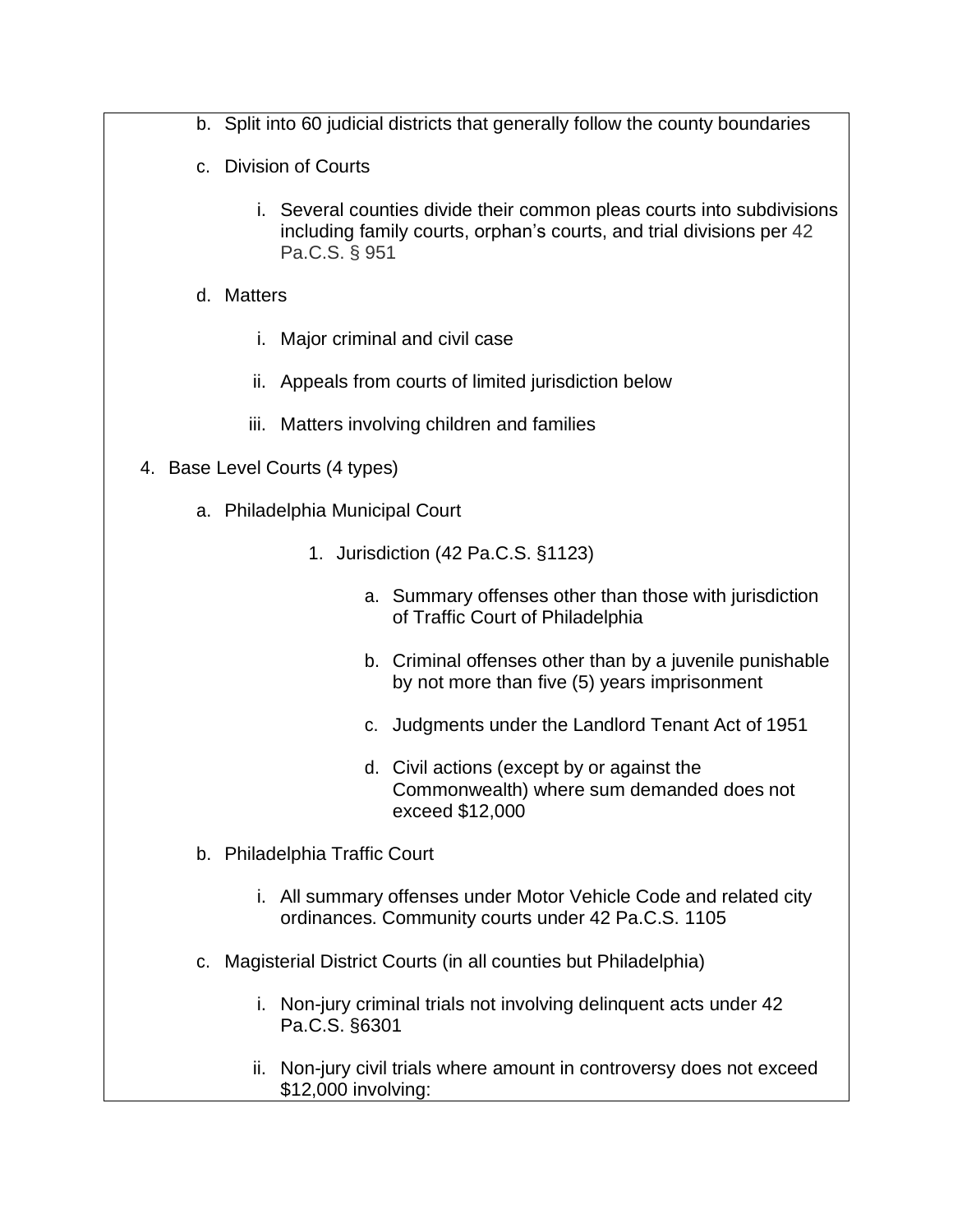| 1. landlord-tenant actions                                                                                                                                                                                      |
|-----------------------------------------------------------------------------------------------------------------------------------------------------------------------------------------------------------------|
| 2. assumpsit actions                                                                                                                                                                                            |
| 3. trespass actions                                                                                                                                                                                             |
| 4. fines and penalties by any government agency                                                                                                                                                                 |
| iii. Preliminary arraignments and preliminary hearings                                                                                                                                                          |
| iv. Fix and accept bail except in murder or voluntary manslaughter<br>cases                                                                                                                                     |
| v. Issue arrest warrants                                                                                                                                                                                        |
| d. Pittsburgh Magistrates Courts                                                                                                                                                                                |
| Original Jurisdiction. 42 Pa.C.S. §1143<br>i.                                                                                                                                                                   |
| 1. Criminal complaints for felonies and misdemeanors<br>committed within corporate limits of City of Pittsburgh                                                                                                 |
| a. issue warrants, conduct preliminary hearings, and<br>commit to jail for these cases                                                                                                                          |
| 2. Civil claims for recovery of fines imposed by ordinance within<br>the City of Pittsburgh                                                                                                                     |
| 3. Arrests made upon view or complaint by police of the city of<br>Pittsburgh including but not limited to drunkenness,<br>disorderly conduct, selling liquor contrary to law, created<br>riots or disturbances |
| 4. Matters within the jurisdiction of the court when sitting as the<br><b>Traffic Court of Pittsburgh</b>                                                                                                       |
| <b>B. Appellate Courts</b>                                                                                                                                                                                      |
| 1. Supreme Court of Pennsylvania                                                                                                                                                                                |
| Consists of 6 associate judges and the Chief Justice of Pennsylvania. 42<br>a.<br>Pa.C.S. §501                                                                                                                  |
| b. Jurisdiction:                                                                                                                                                                                                |
| All appeals from final orders of the Commonwealth Court. 42<br>İ.<br>Pa.C.S. §723(a)                                                                                                                            |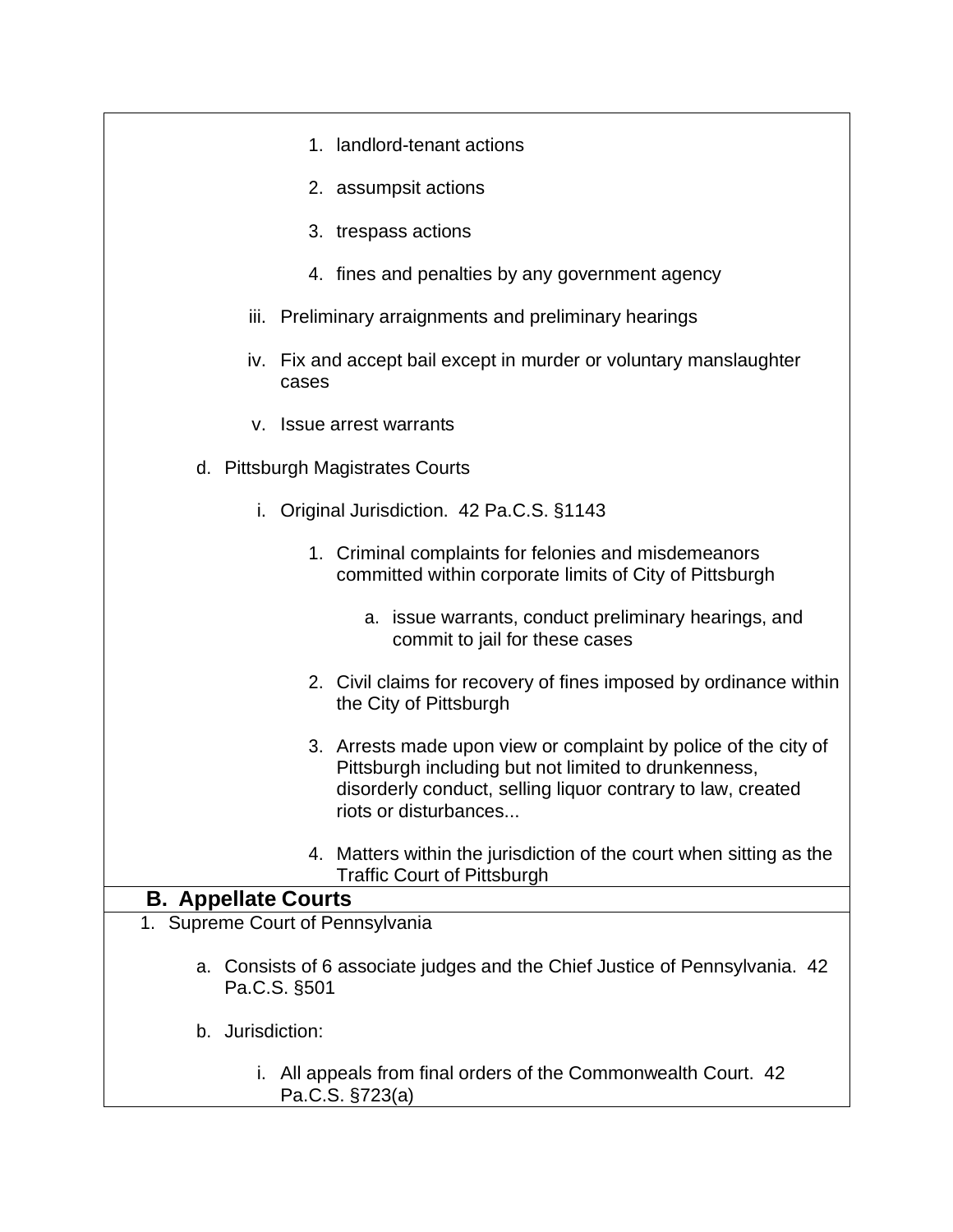| ii. Discretionary appeals from final orders of the Superior and<br>Commonwealth Court upon allowance of appeal by any two<br>justices. 42 Pa.C.S. § 724(a).                                                         |
|---------------------------------------------------------------------------------------------------------------------------------------------------------------------------------------------------------------------|
| iii. Direct appeals from constitutional and judicial agencies. 42<br>Pa.C.S. § 725                                                                                                                                  |
| 2. Superior Court of Pennsylvania                                                                                                                                                                                   |
| a. Consists of 15 judges 42 Pa.C.S. $\S$ 541.                                                                                                                                                                       |
| b. Exclusive appellate jurisdiction of all appeals from final orders of common<br>please court, regardless of nature or amount involved except classes of<br>appeals reserved for the Supreme Court. 42 Pa.C.S. 742 |
| 3. Commonwealth Court of Pennsylvania                                                                                                                                                                               |
| a. Consists of 9 judges. $42$ Pa.C.S. $\S$ 561.                                                                                                                                                                     |
| b. Exclusive jurisdiction of appeal from final orders of courts of common<br>pleas in following cases per 42 Pa.C.S. § 762                                                                                          |
| i. Commonwealth civil cases by the commonwealth government and<br>those cases in which original jurisdiction is vested in another<br>tribunal by any exception of 42 Pa.C.S. $\S$ 761(a)(1)                         |
| ii. Governmental and Commonwealth regulatory criminal cases                                                                                                                                                         |
| iii. Secondary review of certain appeals from Commonwealth agencies                                                                                                                                                 |
| iv. Local government civil and criminal matters                                                                                                                                                                     |
| v. Eminent Domain                                                                                                                                                                                                   |
| <b>Immunity Waiver Matters</b><br>vi.                                                                                                                                                                               |
| <b>Procedural</b>                                                                                                                                                                                                   |
| A. Venue                                                                                                                                                                                                            |
| 1. Pursuant to Pa. Code Rule 1006, Venue is proper in civil actions against an<br>individual in and only in a magisterial district where:                                                                           |
| a. the individual may be served, or                                                                                                                                                                                 |

- 
- b. the cause of action arose, or
- c. a transaction of occurrence took place out of which the cause of action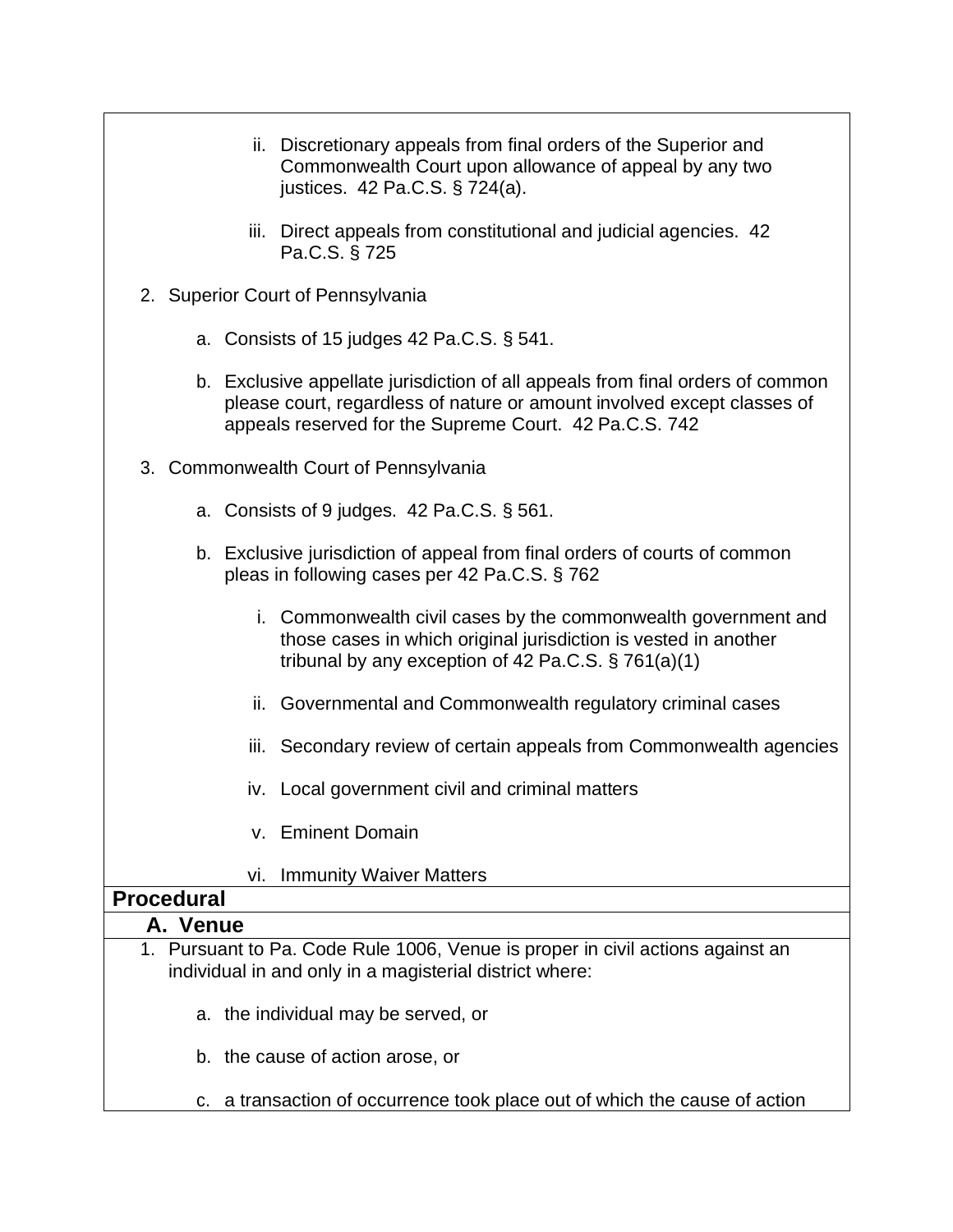arose or

- d. the property or part of the property which is the subject matter of the action is located provided that equitable relief is sought with respect to the property
- 2. An action against a partnership may be brought in and only in a magisterial district where:
	- a. The partnership regularly conducts business, or
	- b. The cause of action arose, or
	- c. A transaction of occurrence took place out of which the cause of action arose. Id.
- 3. An action against a corporation or similar entity may be brought in and only in a magisterial district where:
	- a. Its registered office or principal place of business is located, or
	- b. It regularly conducts business, or
	- c. The cause of action arose, or
	- d. A transaction or occurrence took place out of which the cause of action arose. Id.

#### **B. Statute of Limitations**

- 1. The following statutes of limitations are pertinent:
	- a. Injury to person or property: Two years. 42 Pa.C.S § 5524
	- b. Contract in writing under seal: Twenty years. 42 Pa.C.S. § 5529
	- c. Contract not in writing: Four years. 42 Pa.C.S. § 5525
	- d. Action to specific performance of a contract for sale of property: Five years. 42 Pa.C.S. § 5526
- 2. Statutes of limitations in Pennsylvania begin to run from the time the action accrued or the right of appeal arose. 42 Pa.C.S. § 5502
- 3. Tolling- Statutes of limitations periods can be extended through one of Pennsylvania's tolling statutes. 42 Pa.C.S. § 5533 provides that the statute of limitations period is tolled during the time the Plaintiff is an unemancipated minor,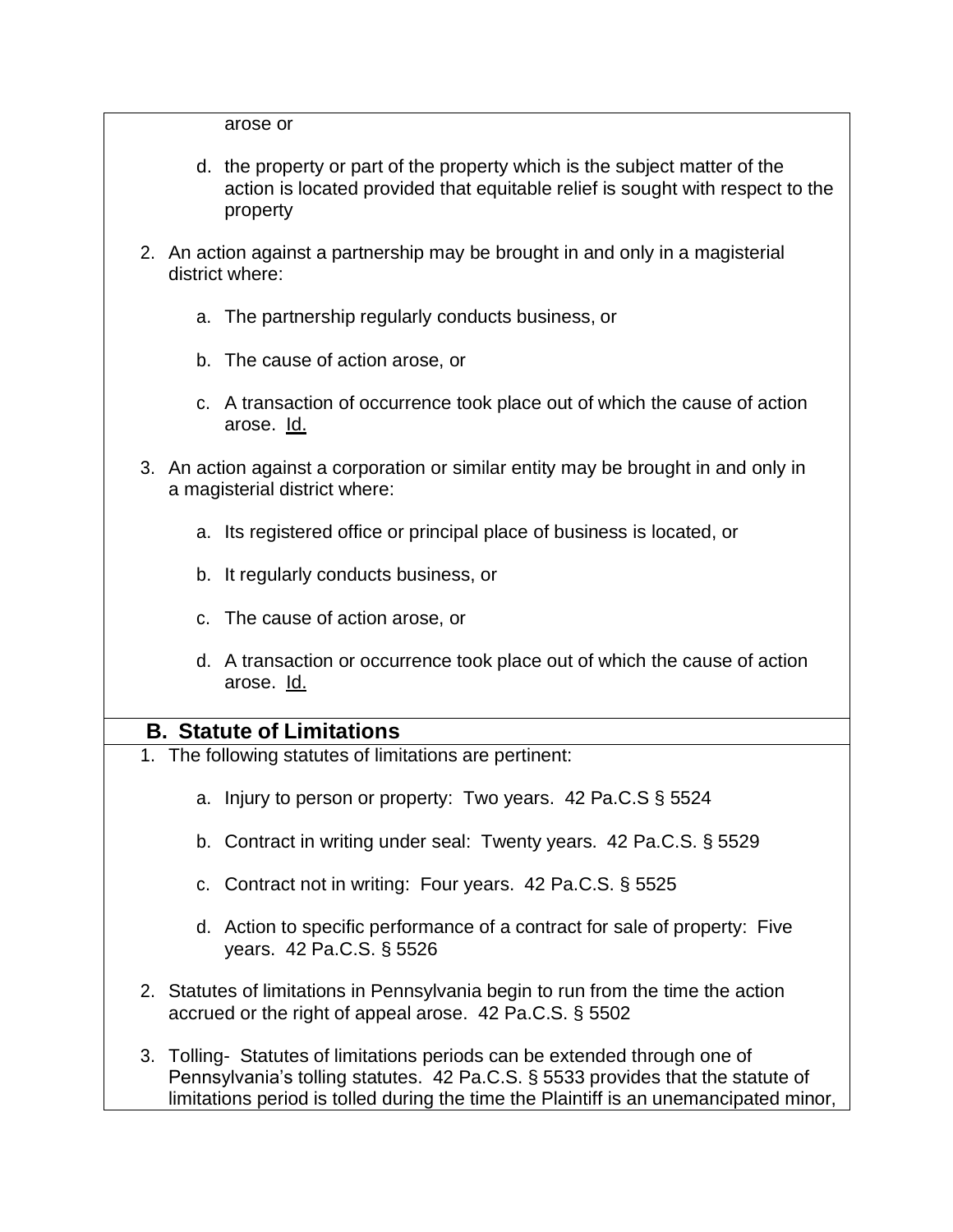if the cause of action accrued during this time. Generally, neither insanity nor imprisonment are covered by the tolling statute per 42 Pa.C.S. § 5533(a). The tolling statute also generally covers time periods in which the Defendant is absent from the state. 42 Pa.C.S. § 5533.

4. Borrowing Statute (42 Pa.C.S. 5521)- This statute applies when the cause of action accrues in another state. §5521 states that the applicable statute of limitations shall be the statute of limitations in Pennsylvania or the state in which the action accrues, whichever first bars the claim.

#### **C. Time for Filing an Answer**

- 1. An answer to a complaint or petition must be filed within 20 days of service. 1 Pa. Code § 35.35. A respondent failing to answer within the applicable period shall be deemed in default, and relevant basic facts stated in the complaint or petition may be deemed admitted.
- 2. Affirmative defenses must be set forth at the end of the answer to the complaint under a heading captioned "New Matter." Pa. R.C.P. No. 1030. Available affirmative defenses are:
	- a. accord and satisfaction
	- b. arbitration and award
	- c. consent
	- d. discharge in bankruptcy
	- e. duress
	- f. estoppel
	- g. failure of consideration
	- h. fair comment
	- i. fraud
	- j. illegality
	- k. immunity of suit
	- l. impossibility of performance
	- m. justification
	- n. laches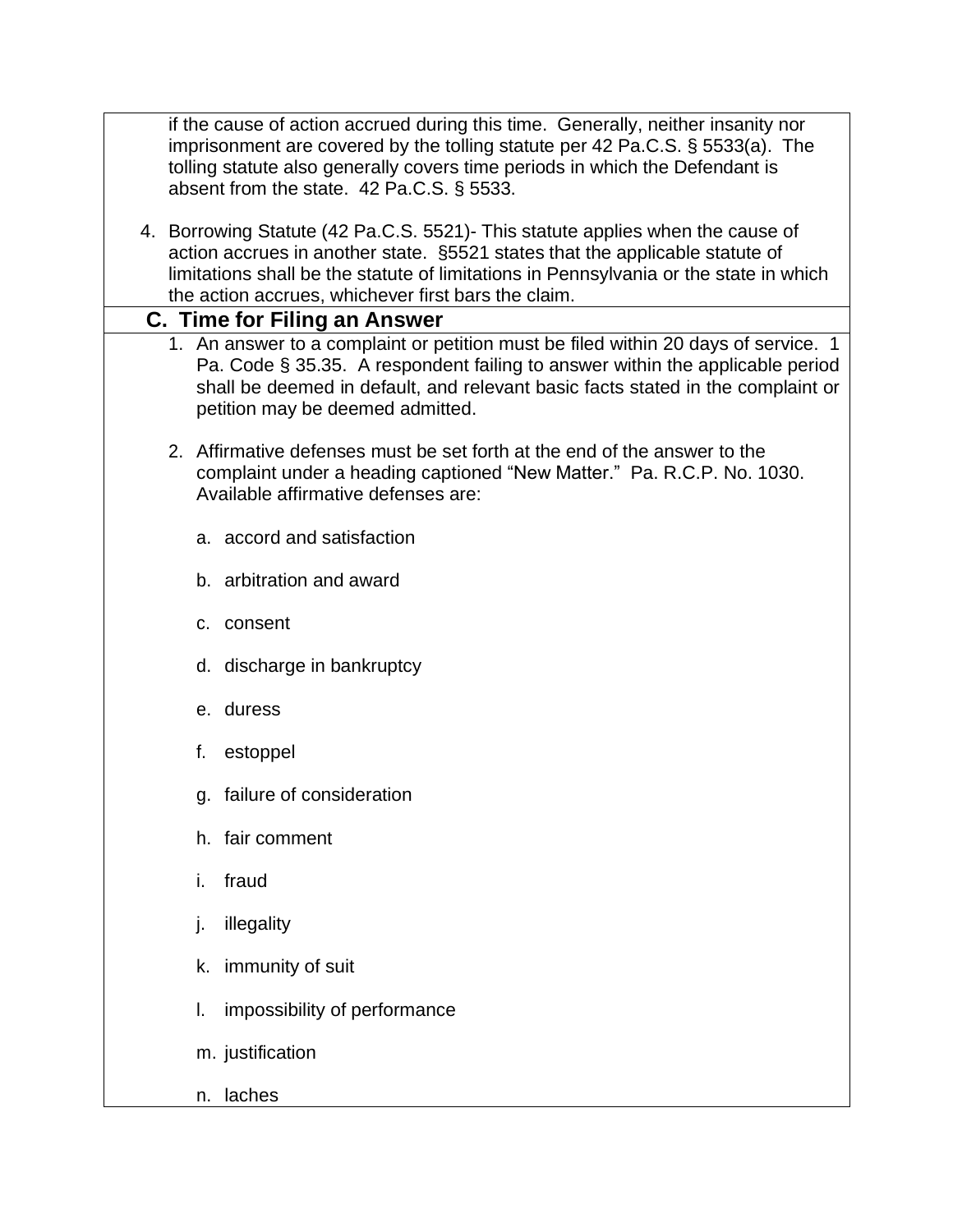- o. license
- p. payment
- q. privilege
- r. release
- s. res judicata
- t. statute of frauds
- u. statute of limitations
- v. truth and waiver
- 3. A party waives all defenses and obligations listed above and allowed by 1030(b) not presented by preliminary objections or an answer. Pa. R.C.P. 1032(a). The affirmative defenses of assumption of the risk, comparative negligence, and contributory negligence need not be pleaded. Pa. R.C.P. 1030.
- 4. Whenever it appears by suggestion of the parties or otherwise that the court lacks jurisdiction of the subject matter, the court shall order that the action be transferred to a court of the Commonwealth which has jurisdiction. If that is not possible, it shall dismiss the action. Pa. R.C.P. No. 1032(b). Additionally, 42 Pa.C.S. § 5103 allows an erroneously filed matter to be transferred to the proper tribunal.

### **D. Dismissal Re-Filing of Suit**

- 1. A discontinuance is the exclusive method of voluntary termination of an action, in whole or in part, by a plaintiff prior to the commencement of trial. Pa.R.C.P. No. 229(a).
- 2. Following a voluntary nonsuit a plaintiff may commence a second action upon the same cause of action upon payment of the costs of the former action. Pa. R.C.P. No. 231.

#### **Liability**

#### **A. Negligence**

1. Elements (*Krentz v. Consolidated Rail Corp.*, 589 Pa. 576, 910 A.2d 20, 27 (2006).

a. The defendant had a duty for conform to a certain standard of conduct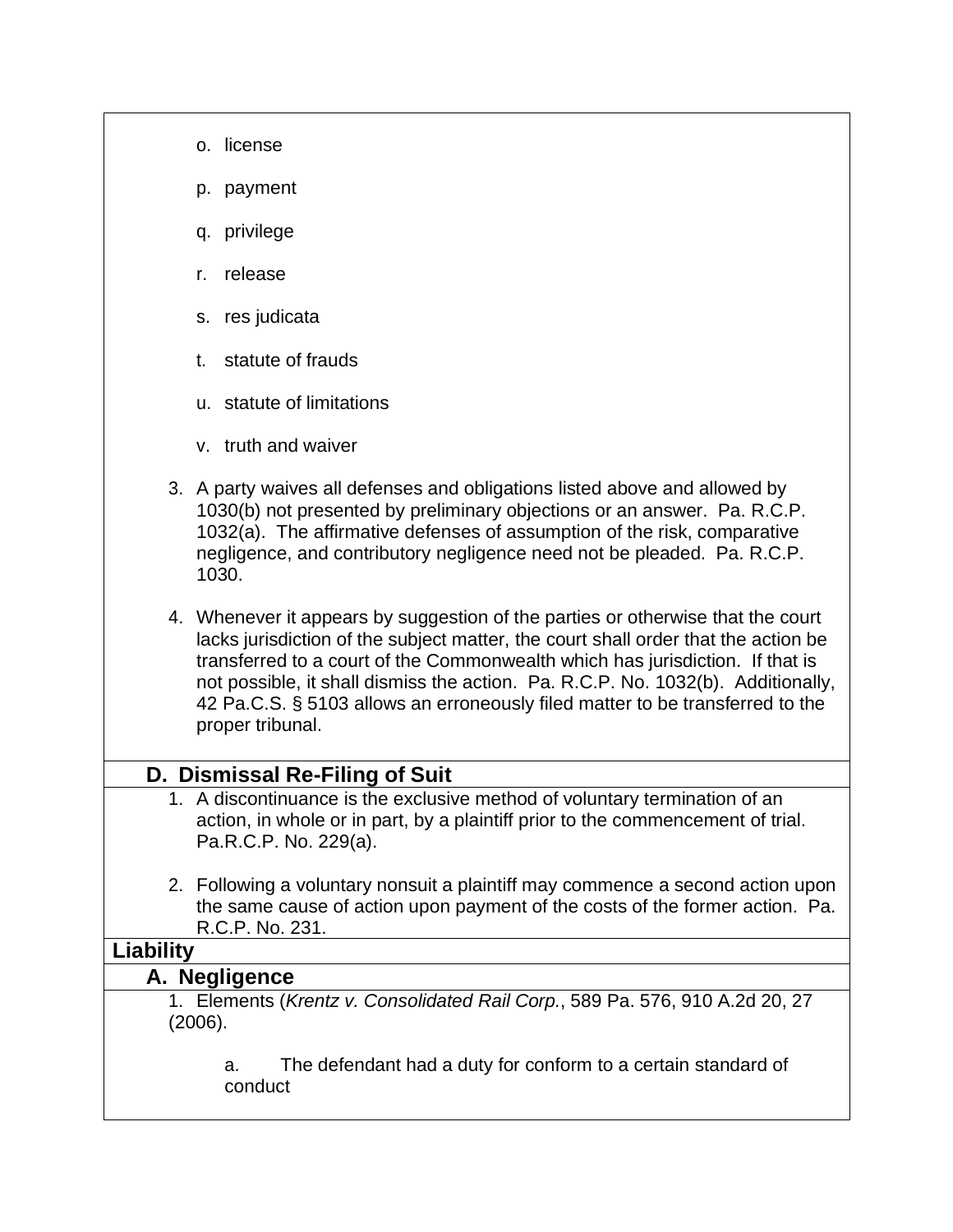|            | b.          | The defendant breached that duty                                                                                                                                                                                                                                                                                                                                          |
|------------|-------------|---------------------------------------------------------------------------------------------------------------------------------------------------------------------------------------------------------------------------------------------------------------------------------------------------------------------------------------------------------------------------|
|            | C.          | Such breach caused the injury in question                                                                                                                                                                                                                                                                                                                                 |
|            | d.          | The plaintiff incurred actual loss or damage                                                                                                                                                                                                                                                                                                                              |
| (Pa. 2005) |             | 2. Elements to impose a duty (R.W. v. Manzak, 585 Pa. 335, 888 A.2d 740, 747                                                                                                                                                                                                                                                                                              |
|            | a.          | The relationship between the parties                                                                                                                                                                                                                                                                                                                                      |
|            | b.          | Utility of the defendant's conduct                                                                                                                                                                                                                                                                                                                                        |
|            | C.          | Nature and foreseeability of the risk in question                                                                                                                                                                                                                                                                                                                         |
|            | d.          | Consequences of imposing a duty                                                                                                                                                                                                                                                                                                                                           |
|            | е.          | The overall public interest in imposing a duty                                                                                                                                                                                                                                                                                                                            |
|            |             | 3. Comparative Negligence                                                                                                                                                                                                                                                                                                                                                 |
|            | a.          | Comparative negligence is a method for determining how much<br>responsibility should be allocated to the defendant in light of the Plaintiff's<br>conduct. Id. at 589.                                                                                                                                                                                                    |
|            | b.          | The factual issue of the plaintiff's role in causing his own harm is<br>irrelevant unless and until it is determined that the defendant may be held<br>liable if he helped to cause that harm. Id.                                                                                                                                                                        |
|            | c.<br>7102. | A plaintiff will be barred from suit where his own negligence in<br>causing his injuries is greater than that of the Defendant's. 42 Pa.C.S. §                                                                                                                                                                                                                            |
|            |             | <b>B. Negligence Defenses</b>                                                                                                                                                                                                                                                                                                                                             |
|            |             | 1. Assumption of the Risk. The status of assumption of the assumption of the<br>risk defense is somewhat contentious in Pennsylvania law.                                                                                                                                                                                                                                 |
|            |             | Some courts have concluded that assumption of the risk is now a part of the duty<br>analysis in a negligence case, while others have held that the assumption of the<br>risk has been eliminated by the comparative negligence doctrine.                                                                                                                                  |
|            | a.          | "When an invitee enters business premises, discovery dangerous<br>condition which are both obvious and avoidable, and nevertheless<br>proceeds voluntarily to encounter them, the doctrine of assumption of risk<br>operates merely as a counterpart to the possessor's lack of duty to protect<br>the invitee from those risks. By voluntarily proceeding to encounter a |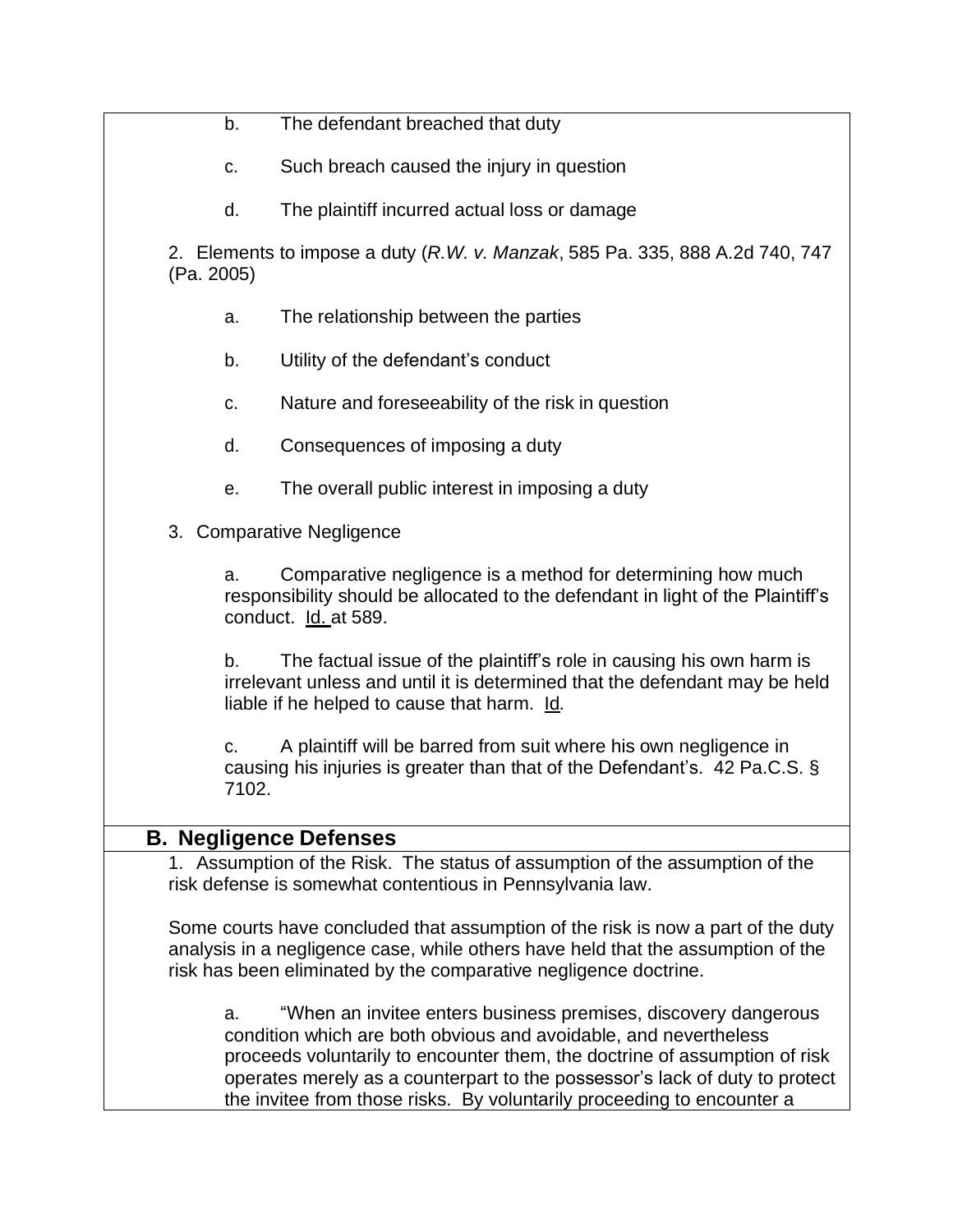known or obvious danger, the invitee is deemed to have agreed to accept the risk and to undertake to look out for himself. Longwell v. C.J. Long Paving Co., 2012 Pa. Super. 245, 9 (2012) (quoting Carrender v. Fitterer, 469 A.2d 120, 125 (Pa. 1993)). b. Other courts have held that with some exceptions, the doctrine of assumption of the risk in Pennsylvania has been eliminated by the comparative negligence doctrine, 42 Pa.C.S. § 7102(a)-(b). Chenkevich v. Hidden Valley Resort, L.P., 607 Pa. 1, 33 (2010). i.There are a few specific instances in which assumption of the risk is expressly preserved as a viable defense in tort. See, e.g. the Skier's Responsibility Act, 42 Pa.C.S. § 7102(c). 2. Sudden Emergency a. The sudden emergency doctrine is available as a defense to a party who suddenly and unexpectedly finds him or herself confronted with a perilous situation which permits little or no opportunity to apprehend the situation and act accordingly. Lockhard v. List, 542 Pa. 141 (1995) (quoting Liuzzo v. McKay, 396 Pa. 183 (1959). b. The sudden emergency rule will not apply if the emergency arises through the prior negligence of him who seeks the protection of the rule. Casey v. Siciliano, 310 Pa. 238, 241 (1933). c. The sudden emergency doctrine does not need to be pleaded as a new matter. Leahy v. McClain, 732 A.2d 619 (Pa. Super. 1999). 3. Last Clear Chance Doctrine a. The last clear chance doctrine is no longer applicable in Pennsylvania. See Spearing v. Starcher, 367 Pa. Super. 22, 532 A.2d 36, 38 (1987) **C. Gross Negligence, Recklessness, Willful and Wanton Conduct** 1. Gross Negligence a. Pennsylvania does not recognize a separate cause of action for gross negligence. Floyd v. Brown & Williamson Tobacco Corp., 159 F. Supp. 2d 823, 828 (E.D. Pa. 2001) (applying Pennsylvania law). b. Gross negligence, recklessness, and willful and wanton conduct may have a role in a punitive damages analysis. **D. Negligent Hiring and Retention**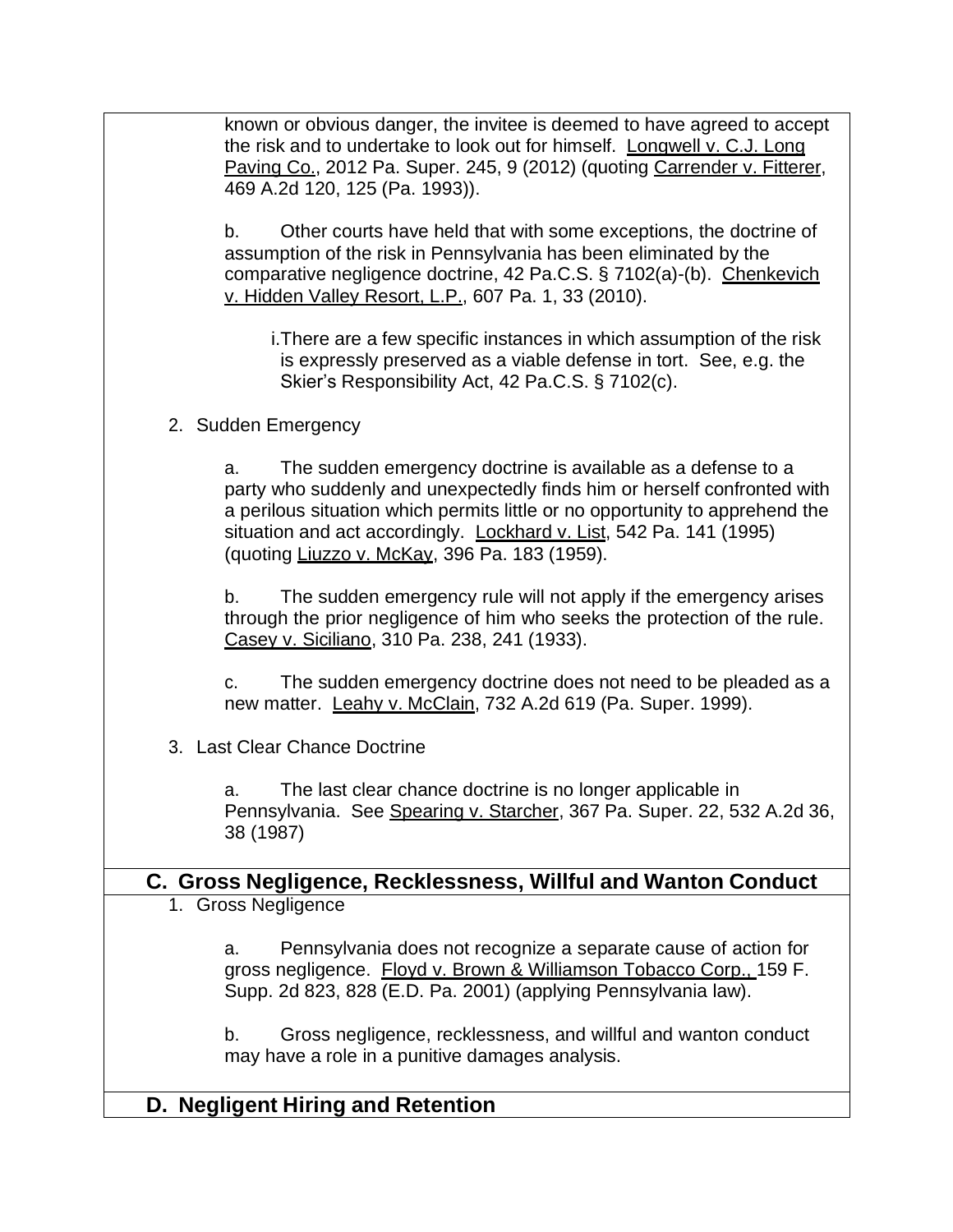|    | 1. It has long been held in Pennsylvania that "an employer may be liable in           |
|----|---------------------------------------------------------------------------------------|
|    | negligence if it knew or should have known that an employee was dangerous,            |
|    | careless or incompetent and such employment might create a situation where the        |
|    | employee's conduct would harm a third person." Brezenski v. World Truck               |
|    | Transfer, Inc., 755 A.2d 36, 38 (Pa. Super. Ct. 2000).                                |
|    |                                                                                       |
|    | 2. The theory of negligent hiring, or supervision requires two findings: (1) that     |
|    | the employer knew or should have known of the employee's incompetence or              |
|    | propensity and, (2) that harm to third persons was foreseeable. Smith v.              |
|    | Bethany, 48 Pa. D & C.3d 359, 366 (1988).                                             |
|    | <b>E. Negligent Entrustment</b>                                                       |
|    |                                                                                       |
|    | Pennsylvania negligent entrustment law follows that of the Restatement                |
|    | (Second) of Torts, § 308. Section 308 provides that "it is negligence to permit a     |
|    | third person to use a thing or to engage in an activity which is under the control of |
|    | the actor, if the actor knows or should know that such person intends or is likely    |
|    | to use the thing or to conduct himself in the activity in such a manner as to create  |
|    | an unreasonable risk of harm to others." Comment a to $\S 308$ states that the        |
|    | party giving consent must have reason to believe that by withholding consent he       |
|    | can prevent the third person from using the thing or engaging in the activity.        |
|    | Pennsylvania courts have expressly adopted § 308 and applied it on several            |
|    | occasions. Wittrien v. Burkholder, 2009 PA Super 23, 7 (2009).                        |
|    |                                                                                       |
| 2. | Under this theory of recovery, a plaintiff must show that the entrustment of          |
|    | the vehicle itself was negligent, not simply that the person operating the vehicle    |
|    | was negligent. Cooter v. State Farm Fire & Casualto Co., 344 So. 2d 496, 298          |
|    | (1977).                                                                               |
|    | F. Dram Shop                                                                          |
|    | 1. Pennsylvania dram shop laws state that liability may be imposed on an              |
|    | establishment serving alcohol for injuries sustained both by intoxicated              |
|    | patrons of the establishment, and by third parties injured by an intoxicated          |
|    | patron after that patron has left the establishment.                                  |
|    |                                                                                       |
|    | 2. It is a violation of the dram shop act for any establishment to serve alcohol to   |
|    |                                                                                       |
|    | any visibly intoxicated person or a minor. 47 P.S. § 4-493(1). Violation of the       |
|    | act is negligence per se. Fandozzi v. Kelly Hotel, Inc., 711 A.2d 524 (Pa.            |
|    | Super. Ct. 1998). However, even if the patron has been served alcoholic               |
|    | beverages while visibly intoxicated, no civil liability attaches unless the           |
|    | injuries were proximately caused by the patron's intoxication. Id. Even if            |
|    | proximate cause is proven, liability will not attach unless the patron was            |
|    | served while visibly intoxicated in violation of the act. Holpp v. Fez, Inc., 440     |
|    | Pa. Super. 512 (1995).                                                                |
|    |                                                                                       |
|    | 3. Liability on sales of alcohol to minors is limited to situations in which the      |
|    | tavern knew or should have known that an adult would furnish the alcohol to a         |
|    | minor, or situations in which the minor did not appear to be of legal drinking        |
|    | age at the time of the sale in question. Barrie v. Pennsylvania Liquor Control        |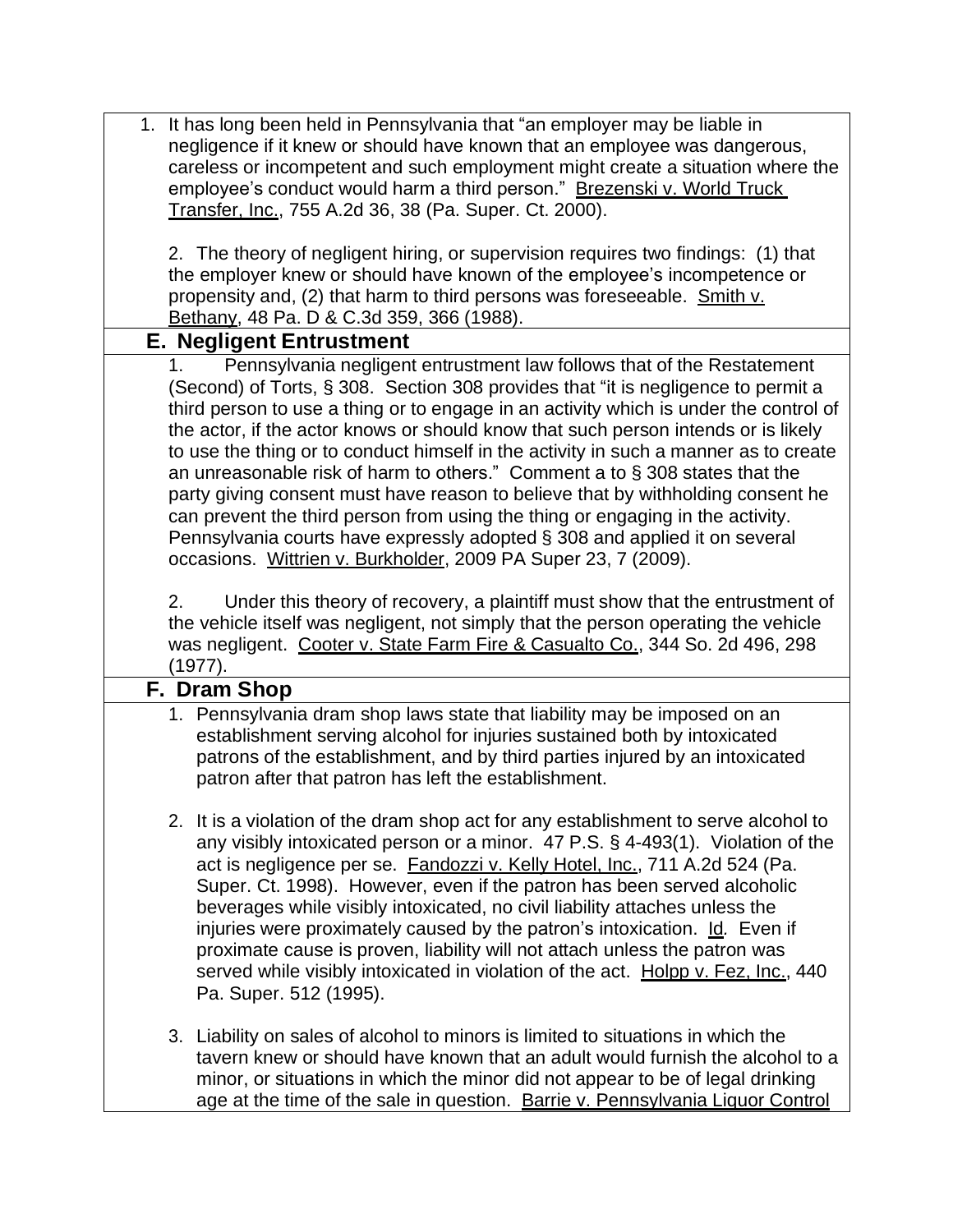| Bd., 5 Pa. D & C 4 <sup>th</sup> 174 (1990).                                                                                                                                                                                                                                                                                                                                                                                                                                        |
|-------------------------------------------------------------------------------------------------------------------------------------------------------------------------------------------------------------------------------------------------------------------------------------------------------------------------------------------------------------------------------------------------------------------------------------------------------------------------------------|
| 4. Comparative negligence is applicable to negligence actions brought by third<br>parties in situations such where the third party accepted a ride from a visibly<br>intoxicated person. Terwilliger v. Kitchen, 781 A.2d 1201 (2001).                                                                                                                                                                                                                                              |
|                                                                                                                                                                                                                                                                                                                                                                                                                                                                                     |
| <b>G. Joint and Several Liability</b>                                                                                                                                                                                                                                                                                                                                                                                                                                               |
| 1. On June 8, 2011 the Pennsylvania passed the fair share act (2011 Pa. SB<br>1131). The Fair Share Act amended 42 Pa.C.S. § 7102 regarding joint and<br>several liability and comparative negligence. This law only applies to actions<br>that accrue on or after June 28, 2011.                                                                                                                                                                                                   |
| 2. Previously, a defendant found to be 1% liable to an injured party could be<br>held liable to pay for 100% of the injuries. Under the Fair Share Act,<br>defendants pay damages only to the proportion of their degree of fault<br>assessed to them by a jury. However, if a defendant is found to be greater<br>than 60% liable to an injured party, that defendant may still be required to pay<br>for 100% of those injuries. There are four exceptions to the Fair Share Act: |
| A suit including an intentional misrepresentation<br>a.                                                                                                                                                                                                                                                                                                                                                                                                                             |
| A case of intentional tort<br>b.                                                                                                                                                                                                                                                                                                                                                                                                                                                    |
| A suit concerning the release or threatened release of a hazardous<br>C.<br>substance                                                                                                                                                                                                                                                                                                                                                                                               |
| A civil action in which defendant has violated section 497 of the<br>d.<br>Liquor Code                                                                                                                                                                                                                                                                                                                                                                                              |
| H. Wrongful Death and/or Survival Actions                                                                                                                                                                                                                                                                                                                                                                                                                                           |
| 1. Wrongful Death                                                                                                                                                                                                                                                                                                                                                                                                                                                                   |
| General rule: An action may be brought to recover damages for the<br>a<br>death of an individual caused by the wrongful act or neglect or unlawful<br>violence of another if no recovery for the same damages claimed in the<br>wrongful death action were obtained by the injured party during his<br>lifetime. 42 Pa.C.S. 8301(a).                                                                                                                                                |
| Only a surviving spouse, child, or parent of the deceased may<br>b.<br>assert a cause of action for wrongful death. 42 Pa.C.S. § 8301(b).                                                                                                                                                                                                                                                                                                                                           |
| If no person eligible under 8301(b) to bring an action for wrongful<br>c.<br>death, a personal representative of the deceased may bring an action to<br>recover damages for reasonable hospital, nursing, medical, funeral<br>expenses, and expenses of administration necessitated by reason of<br>injuries causing death. 42 Pa.C.S. 8301(d).                                                                                                                                     |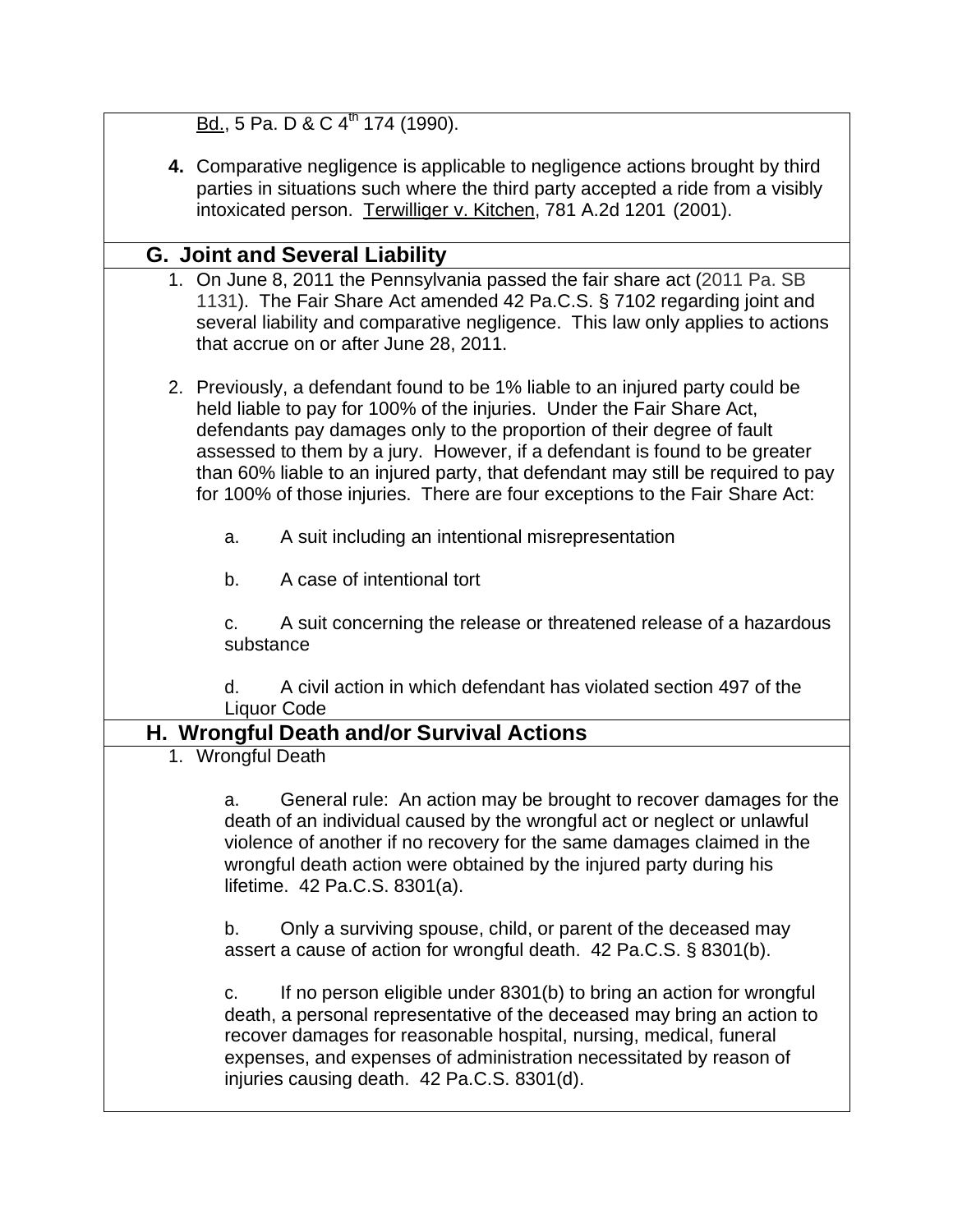|                | 2. Survival Action                                                                                                                                                                                                                                                                                                                                                                                                                                             |
|----------------|----------------------------------------------------------------------------------------------------------------------------------------------------------------------------------------------------------------------------------------------------------------------------------------------------------------------------------------------------------------------------------------------------------------------------------------------------------------|
|                |                                                                                                                                                                                                                                                                                                                                                                                                                                                                |
|                | All causes of action or proceedings, real or personal, shall survive<br>a.<br>the death of the plaintiff or of the defendant, or the death or one or more<br>joint plaintiffs or defendants. 42 Pa.C.S. § 8302.                                                                                                                                                                                                                                                |
|                | I. Vicarious Liability                                                                                                                                                                                                                                                                                                                                                                                                                                         |
|                | 1. To prove negligence, a Plaintiff may proceed against a defendant on theories<br>of direct and vicarious liability, asserted either concomitantly or alternatively.<br>Vicarious liability is a policy-based allocation of risk. Crowell v. City of<br>Philadelphia, 531 Pa. 400, 613 A.3d 1178, 1181 (Pa. 1992).                                                                                                                                            |
|                | 2. "Vicarious liability, sometimes referred to as imputed negligence, means in its<br>simplest form that, by reason of some relation existing between A and B, the<br>negligence of A is to be charged against B although B has played no part in it,<br>has done nothing whatever to aid or encourage it, or indeed has done all that<br>he possibly can to prevent it." Id. (quoting Prosser and Keeton on Torts § 69,<br>at 499 (5 <sup>th</sup> Ed. 1984). |
|                | 3. Once the requisite relationship (i.e. employment agency) is demonstrated,<br>"the innocent victim has recourse against the principal." Mamalis v. Atlas Van<br>Lines, Inc., 522 Pa. 214, 560 A.2d 1380 (Pa. 1989); accord Crowell, 613<br>A., 2d at 1182.                                                                                                                                                                                                   |
|                | J. Exclusivity of Workers' Compensation                                                                                                                                                                                                                                                                                                                                                                                                                        |
|                | 1. The Pennsylvania workers' compensation system generally provides the<br>exclusive remedy against employers for injuries sustained in the course and<br>scope of employment. If the injury is caused by a third party, the injured party<br>is not precluded from bringing an action against that third party. 77 P.S. §<br>$481(a)-(b)$ .                                                                                                                   |
|                | 2. Pennsylvania does not recognize an exception from the exclusivity clause for<br>intentional torts or emotional distress. Snyder v. Specialty Glass Prods., 441<br>Pa. Super. 613, 620 (1995).                                                                                                                                                                                                                                                               |
| <b>Damages</b> |                                                                                                                                                                                                                                                                                                                                                                                                                                                                |
|                | A. Statutory Caps on Damages                                                                                                                                                                                                                                                                                                                                                                                                                                   |
|                | 1. Generally                                                                                                                                                                                                                                                                                                                                                                                                                                                   |
|                | Generally, there is no statutory cap on damages in Pennsylvania. In addition to<br>economic damages, a plaintiff may recover for disfigurement, loss of enjoyment,<br>pain and suffering, and embarrassment and humiliation. Pa. R.C.P. No. 223.3.                                                                                                                                                                                                             |
|                | 2. Determining Noneconomic Loss                                                                                                                                                                                                                                                                                                                                                                                                                                |
|                | A jury may consider the following factors when determining<br>a.<br>noneconomic loss                                                                                                                                                                                                                                                                                                                                                                           |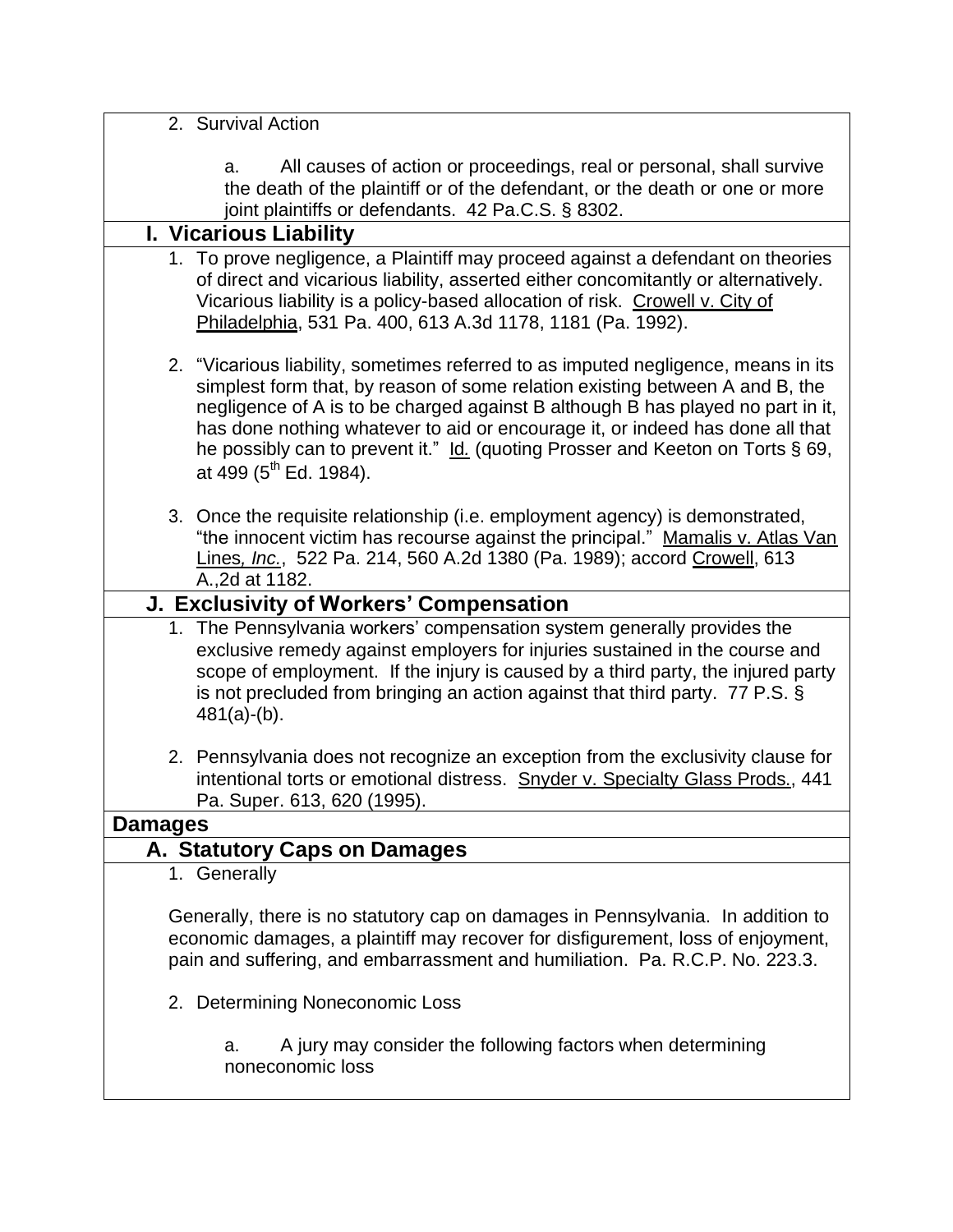i.The age of the plaintiff

ii.The severity of the injuries

- iii.Whether the injuries are temporary or permanent
- iv.The extent to which the injuries affect the ability of the plaintiff to perform basic activities of daily living and other activities in which the plaintiff previously engaged
- v.The duration and nature of medical treatment
- vi.The duration and extent of the physical pain and mental anguish which the plaintiff has experienced in the past and will experience in the future

vii.The health and physical condition of the plaintiff prior to the injuries

viii.In the case of disfigurement, the nature of the disfigurement and the consequences for the plaintiff

Pa. R.C.P. No. 223.3

3. Exceptions.

a. Statutory caps do exist in actions against the Commonwealth of Pennsylvania or a Political Subdivision of the Commonwealth. Recovery against the Commonwealth is restricted to certain types of injuries and must not exceed \$250,000 in favor of any one plaintiff or \$1,000,000 per occurrence. 42 Pa.C.S. §8528. Recovery against any political subdivision is limited to certain types of injuries and must not exceed \$500,000 per occurrence. 42 Pa.C.S. § 8553.

b. Additional exceptions apply for medical malpractice cases.

i.5% of punitive damages must be paid into the MCARE Fund rather than to the injured party. Pa. Stat. Ann. tit. 40, § 1303.505(e).

ii.Punitive damages against a physician cannot exceed 200 percent of compensatory damages absent intentional misconduct. Pa. Stat. Ann. tit. 40, § 1303.505(d).

### **B. Compensatory Damages for Bodily Injury**

1. A plaintiff may recover both economic and noneconomic damages in a suit for bodily injury.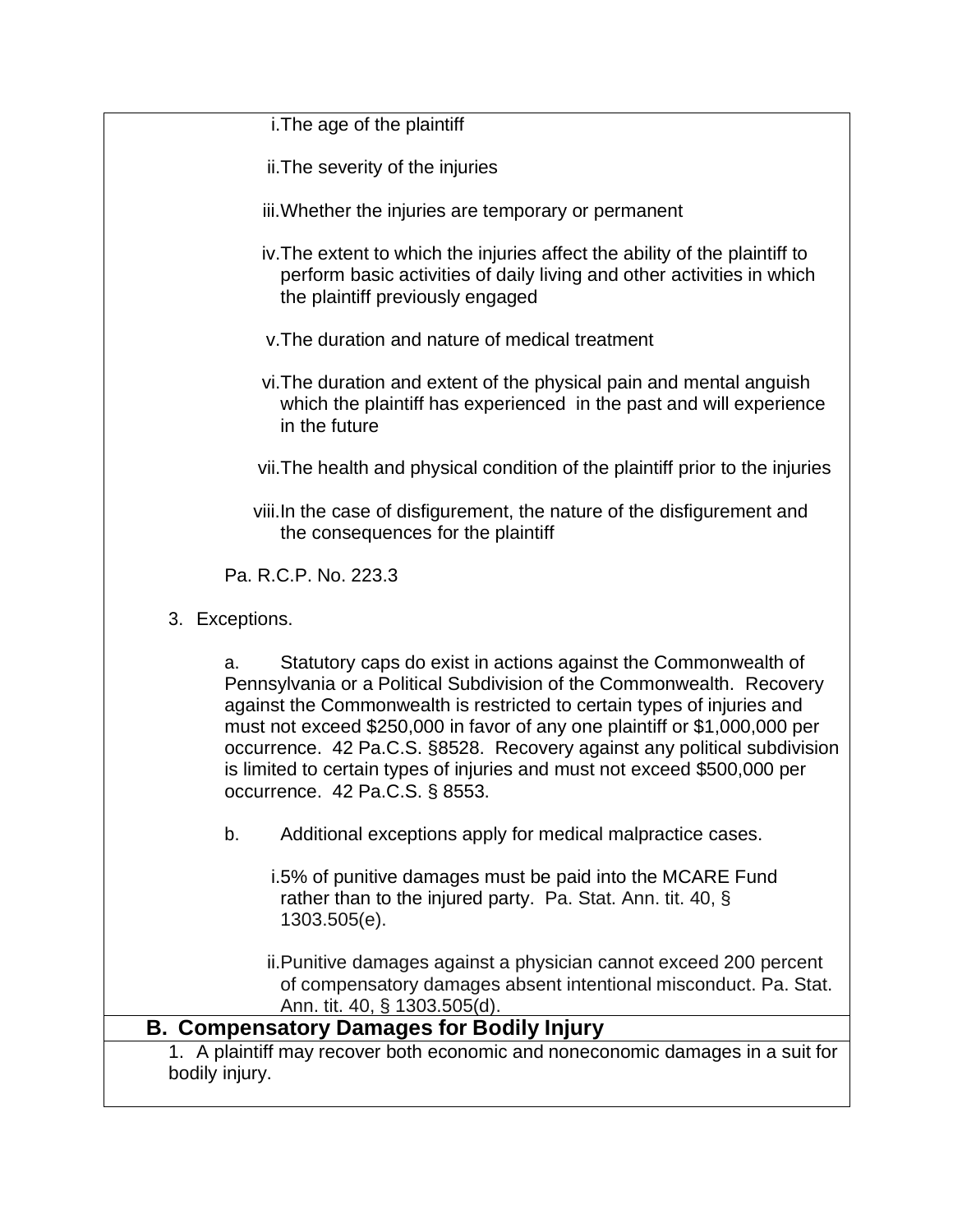a. Non economic damages: Pa. R.C.P. No. 223.3.

i. Pain and suffering

ii.Embarrassment and humiliation

iii.Loss of ability to enjoy the pleasures of life

iv. Disfigurement

b. Economic damages:

i.Costs of medical expenses and treatment (Pa. SSJI (Civ) 7.20)

ii. Cost of future medical expenses and treatment (Pa. SSJI (Civ) 7.30).

> 1. This instruction must be given when a jury could reasonably infer that a plaintiff will require future medical treatment. Pratt v. Stein, 444 A.2d 674, 697 (Pa. Super. 1982)

iii.Cost of living with a disability

iv.Loss of future earnings and lost earning capacity (Pa. SSJI (Civ) 7.40)

v.Past lost earnings and earning capacity. (Pa. SSJI (Civ) 7.110))

vi. Cost of replacement or repair of property (Pa. SSJI (Civ) 7.150)

vii. Incidental costs (Pa. SSJI (Civ) 7.160))

1. all other expenses that a plaintiff has incurred or is likely to incur as a natural result of the injury

viii. Funeral expenses

c. Loss of Consortium

i. A claim for loss of consortium is a separate and distinct claim from the injured party's claim for damages. Bedillion v. Frazee, 408 Pa. 281, 285, 183 A.2d 341, 343 (1962).

ii.A loss of consortium claim is not a claim for damages for bodily injury but for an injury to "marital expectations." Anchorstar v. Mack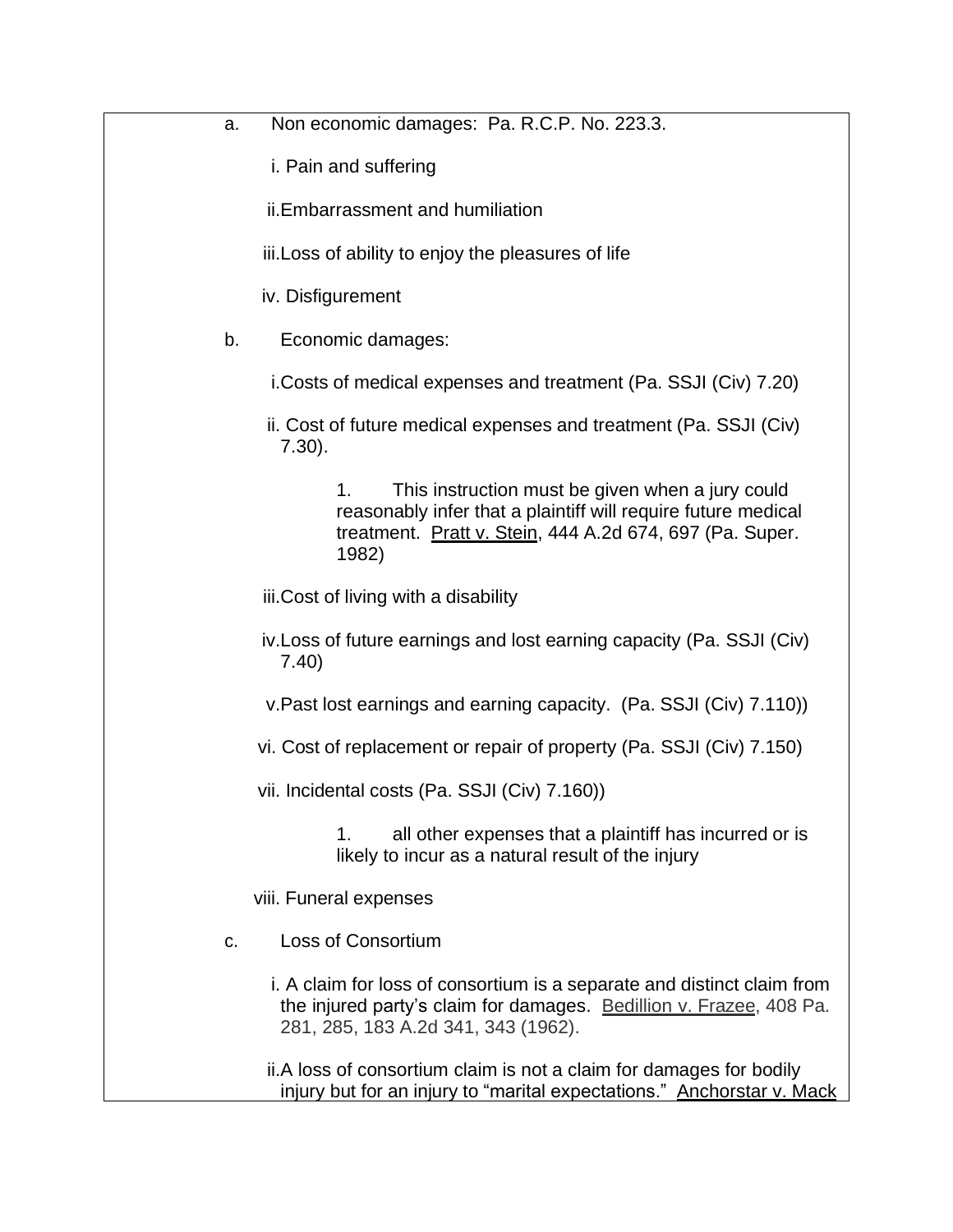#### Trucks, 620 A.2d 1120 (Pa. 2001)

# **C. Collateral Source**

- 1. Generally
	- a. The collateral source rule provides that payments from a collateral source shall not diminish the damages otherwise recoverable from the wrongdoer. Johnson v. Beane, 541 Pa. 449, 664 A.2d 96, 100 (Pa. 1995).
	- b. Pennsylvania law is clear; the victim of a tort is entitled to the damages caused by the tortfeasor's negligence regardless of compensation the victim receives from other sources. Greisser v. AMTRAK, 200 Pa. Super. 313, 761 A.2d 606, 609 (2000).
	- c. Consequently, plaintiffs in personal injury cases may recover more than once for the same injury from difference sources. Armstrong v. Antique Automobile Club, 670 F. Supp. 2d 387, 393-97 (M.D. Pa. 2009).

#### 2. Exceptions

- a. Relevance
	- i. Evidence of recovery from collateral courses is admissible when that evidence is independently relevant to a material issue in the case. Gallagher v. Pa. Liquor Control Bd., 883 A.2d 550, 557-559 (Pa. 2005)
- b. Motor Vehicle Accidents
	- i. Pennsylvania's Motor Vehicle Financial Responsibility Law generally precludes a plaintiff from recovering in an action for damages against a tortfeasor arising out of the use of a motor vehicle of benefits paid or payable by a program, group contract, or other arrangement. 75 Pa.C.S.A. § 1722.
- c. Medical Malpractice Actions
	- i. The Medical Care Availability and Reduction of Error Act has negated the substantive collateral source doctrine in medical malpractice liability actions. 40 Pa. Cons. Stat. § 1305.508(a). A plaintiff is precluded from recovering amounts recovered from a private or public benefit or gratuity prior to trial. Hartenstine v. Daneshdoost, 2008 Pa. Dist. & Cnty. Dec. LEXIS 60. A plaintiff is not precluded from recovering potential future benefits because it could leave the plaintiff with an eventual shortfall. Amaya v. York Hospital, 2006 U.S. Dist. LEXIS 2133 (M.D. Pa. 2006).
- 3. Treatment of Write-Downs and Write-Offs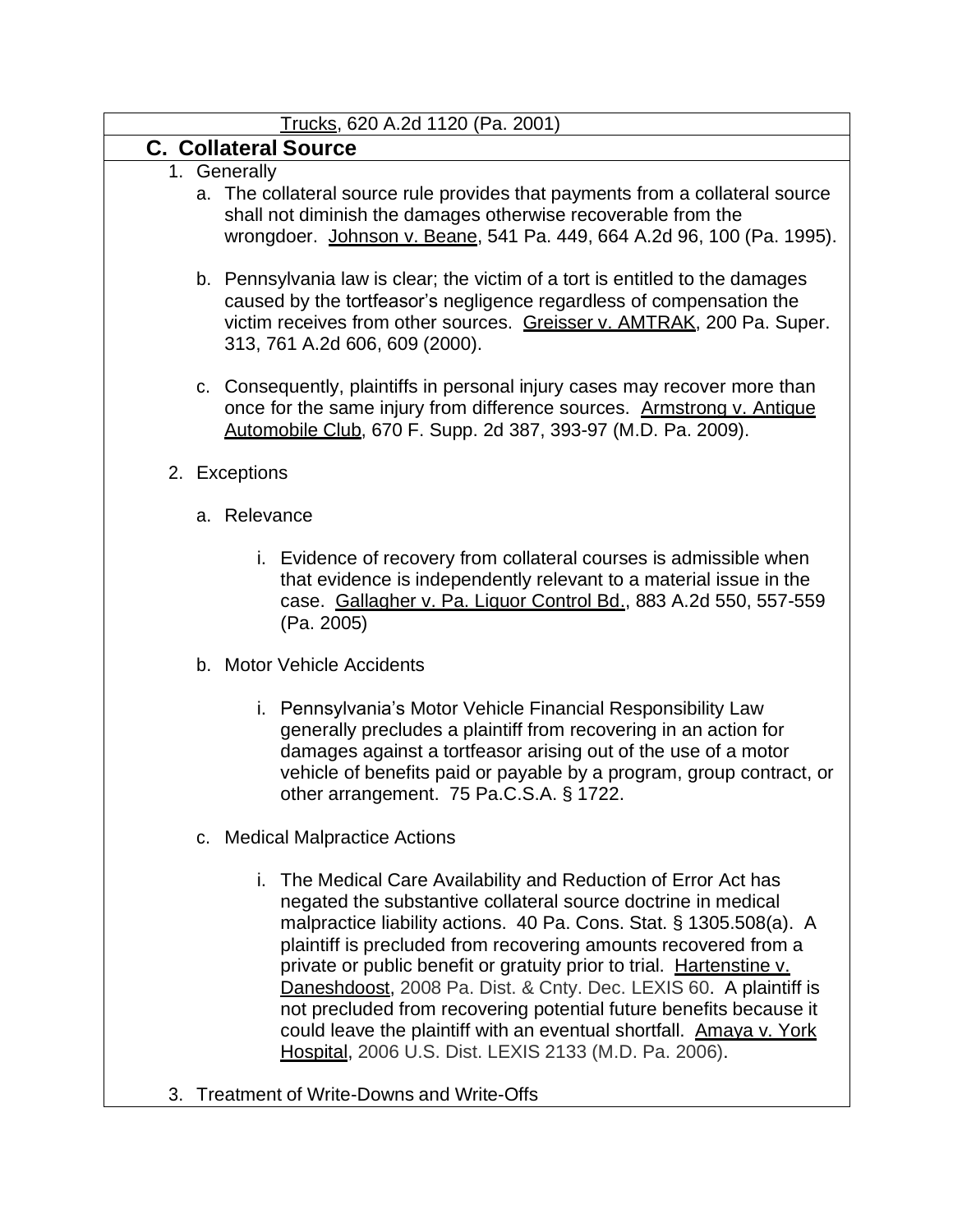| a. Plaintiff's are entitled to recover the reasonable value of medical services<br>provided. When a provider accepts an amount less than the reasonable<br>value of services rendered, the plaintiff's compensatory damages are<br>limited to the amount actually paid for the services. Moorhead v. Crozer<br>Chester Medical Center, 765 A.2d 786, 789-90 (Pa. 2001) (Disavowed<br>on other grounds).                                                                                                                                                                                                                                                                 |
|-------------------------------------------------------------------------------------------------------------------------------------------------------------------------------------------------------------------------------------------------------------------------------------------------------------------------------------------------------------------------------------------------------------------------------------------------------------------------------------------------------------------------------------------------------------------------------------------------------------------------------------------------------------------------|
| D. Pre-Judgment/Post-Judgment Interest                                                                                                                                                                                                                                                                                                                                                                                                                                                                                                                                                                                                                                  |
| 1. Pre-Judgment Interest                                                                                                                                                                                                                                                                                                                                                                                                                                                                                                                                                                                                                                                |
| Court rules provide for the imposition of pre-judgment interest,<br>a.<br>commonly referred to as delay damages, in bodily injury or death cases.<br>Delay damages are computed at the prime interest rate plus one percent<br>from the date one year after the defendant was served with process to the<br>date of verdict. Pre-judgment interest is not recoverable for periods: (a)<br>after an offer of settlement made by the defendant is rejected by the<br>plaintiff, if the plaintiff subsequently received a judgment which is not more<br>than 125 percent of the rejected offer; or (b) during trial delays caused by<br>the plaintiff. Pa. R. Civ. P. 238. |
| Delay damages are not available for awards based on loss of<br>b.<br>consortium. Anchorstar v. Mack Trucks, Inc., 533 Pa. 177, 620 A.2d 1120,<br>1122 (Pa. 1993))                                                                                                                                                                                                                                                                                                                                                                                                                                                                                                       |
| 2. Post-Judgment Interest                                                                                                                                                                                                                                                                                                                                                                                                                                                                                                                                                                                                                                               |
| Except as otherwise provided by another statute, a judgment for a<br>a.<br>specific sum of money shall bear interest at the lawful rate from the date of<br>the verdict or award, or from the date of the judgment, if the judgment is<br>not entered upon a verdict or award. 42 Pa.C.S. § 8101.                                                                                                                                                                                                                                                                                                                                                                       |
| <b>E. Damages for Emotional Distress</b>                                                                                                                                                                                                                                                                                                                                                                                                                                                                                                                                                                                                                                |
| <b>Intentional Infliction of Emotional Distress</b>                                                                                                                                                                                                                                                                                                                                                                                                                                                                                                                                                                                                                     |
| Elements (from Williams v. Guzzardi, 875 F.2d 46, 52 (3d Cir.<br>a.<br>1989))                                                                                                                                                                                                                                                                                                                                                                                                                                                                                                                                                                                           |
| i. Conduct must be extreme and outrageous                                                                                                                                                                                                                                                                                                                                                                                                                                                                                                                                                                                                                               |
| ii. Conduct must be intentional or reckless                                                                                                                                                                                                                                                                                                                                                                                                                                                                                                                                                                                                                             |
| iii. Conduct must cause emotional distress                                                                                                                                                                                                                                                                                                                                                                                                                                                                                                                                                                                                                              |
| iv. Distress must be severe                                                                                                                                                                                                                                                                                                                                                                                                                                                                                                                                                                                                                                             |
| Pennsylvania courts have been "cautious in permitting recover for<br>b.<br>intentional infliction of severe emotional distress." Bradshaw v. General                                                                                                                                                                                                                                                                                                                                                                                                                                                                                                                    |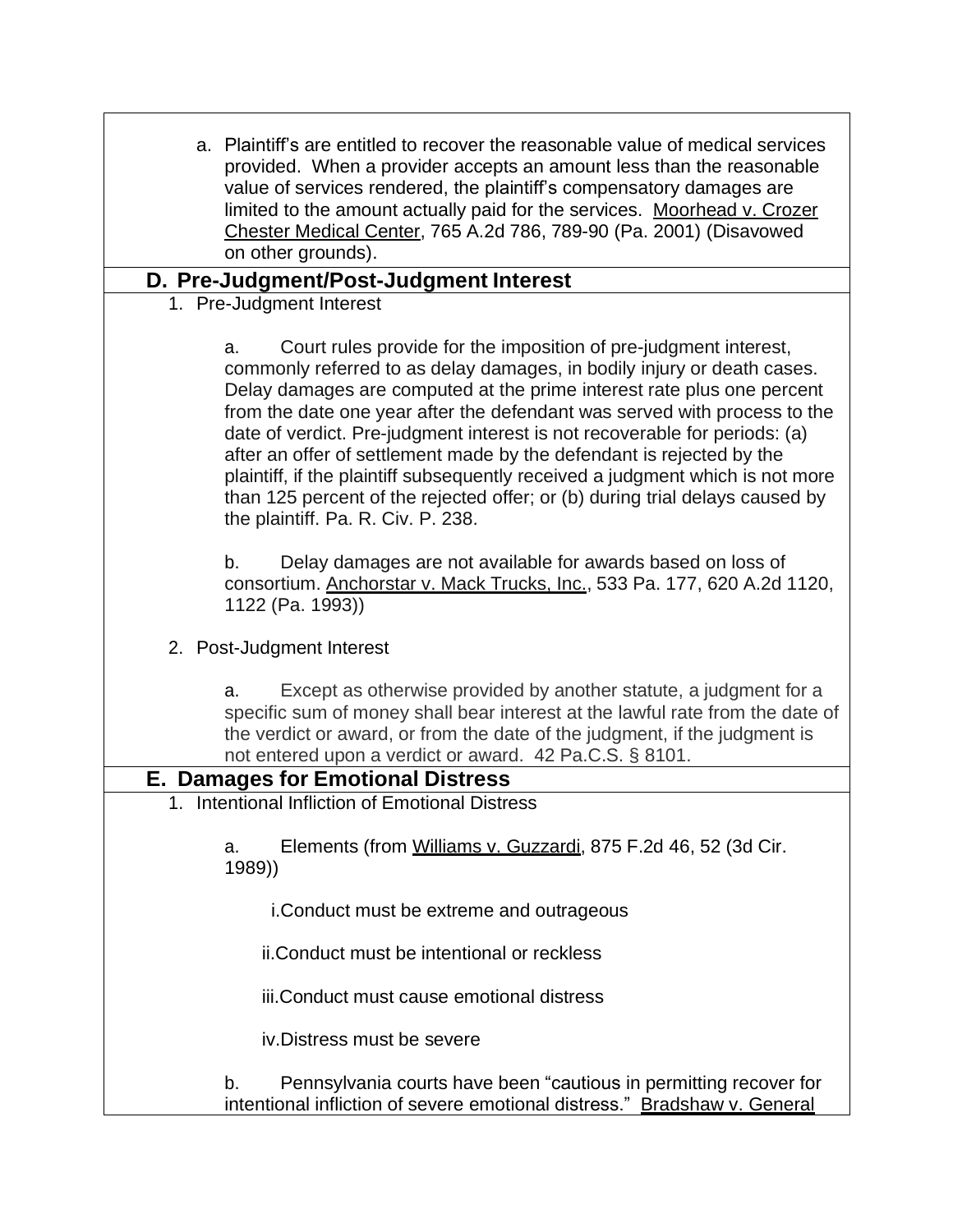Motors, 805 F.2d 110, 114 (3d Cir. 1986).

c. Courts are more likely to find there was an intentional infliction of emotional distress in cases where the conduct was ongoing and where the parties were in some form of a dominant/subservient relationship (landlord/tenant, parent/child, etc.). Williams, 508 Pa. at 53.

d. A third party may bring a cause of action for intentional infliction of emotional distress only if they are a member of the injured party's immediate family who is present at the time, whether or not such distress results in bodily harm to the third party. Taylor v. Albert Einstein Med. Ctr., 562 Pa. 176, 180 (2000). When one is not present at the scene of the tortuous conduct, he is buffered against the full impact and may not recover. Id. at 183.

e. Intentional infliction of emotional distress may be considered a separate cause of action where the emotional harm itself constitutes the injury.

2. Negligent Infliction of Emotional Distress

a. To recover damages for negligent infliction ofemotional distress, a plaintiff must prove: 1) that the defendant was negligent, 2) the defendant's negligence placed the plaintiff in danger of physical impact, 3) the plaintiff suffered emotional distress as a result of the defendant's conduct and 4) physical injury or physical impact must be present in order to recover. Simmons v. Pacor, Inc., 543 Pa. 664, 674 A.2d 232, 238 (1996).

b. The "zone of danger" theory provides compensation to those who did not actually suffer a physical impact resulting in emotional distress so long as they were in personal danger of the physical impact. Toney v. Chester County Hosp., 2011 Pa. LEXIS 3101, 36 A.2d 83, 89 (2011).

# **F. Wrongful Death and/or Survival Action Damages**

1. Wrongful Death Action

a. The damages recoverable in a Wrongful Death Act action are measured by the pecuniary loss suffered by the husband, widow, children or parents of the deceased through deprivation of the part of the earnings of the deceased which they would have received from him had he lived. These damages are equal to the present worth of the amount those entitled to damages probably would have received from the deceased's earnings and services for their support during the period of his life expectancy and while the family relationship continued between them, but without any allowance for mental suffering or grief.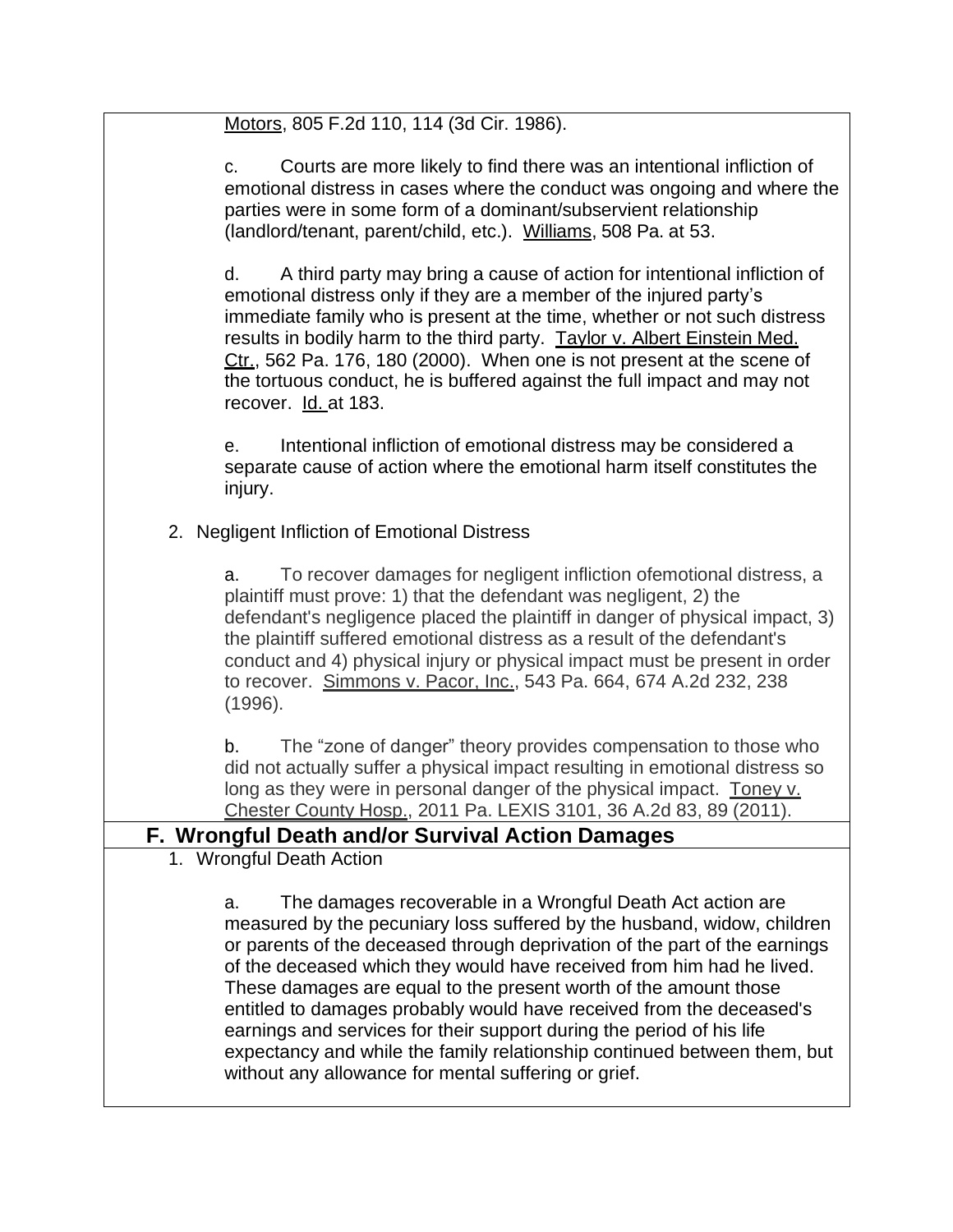b. Children, but not parents of the decedent may also recover damages for loss of comfort, society, guidance and tutelage.

c. A Plaintiff in a wrongful death action may recover, in addition to other damages, damages for reasonable hospital, nursing, medical, funeral expenses and expenses of administration necessitated by reason of injuries causing death. 42 Pa.C.S. § 8301(c).

d. The damages recovered shall be distributed to the beneficiaries in the proportion they would take the personal estate of the decedent in the case of intestacy without liability to creditors of the deceased person. 42 Pa.C.S. § 8301(b).

2. Survival Action

a. The measure of damages awarded in Survival Act action include decedent's pain and suffering, loss of gross earning or from date of injury until death, and loss of his earning power less personal maintenance expenses, from time of death through his estimated working life span. A survival action is a continuation of a suit that would have been filed by the injured party had he survived the injury.

# **G. Punitive Damages**

- 1. Generally
	- a. Generally, Pennsylvania punitive damages law follows that of the § 908(2) of the Restatement (Second) of Torts. Martin v. John-Manville Corporation, 508 Pa. 154, 170 (1985)
	- b. The function of punitive damages in Pennsylvania is to "deter, and punish, egregious behavior… Punitive damages are appropriate to punish and deter only extreme behavior and, even in the rare instances in which they are justified, are subject to strict judicial controls." Id.
	- c. An essential fact needed to support a claim for punitive damages is that the defendant's conduct be outrageous. Outrageous conduct is an "act done with a bad motive or with a reckless indifference to the interests of others." Smith v. Brown, 283 Pa. Super. 116, 120 (1980).
	- d. Punitive damages may not be awarded for misconduct which constitutes ordinary negligence such as inadvertence, mistake, and errors of judgment. Martin at 170.
- 2. Cap on Punitive Damages
	- a. Medical Malpractice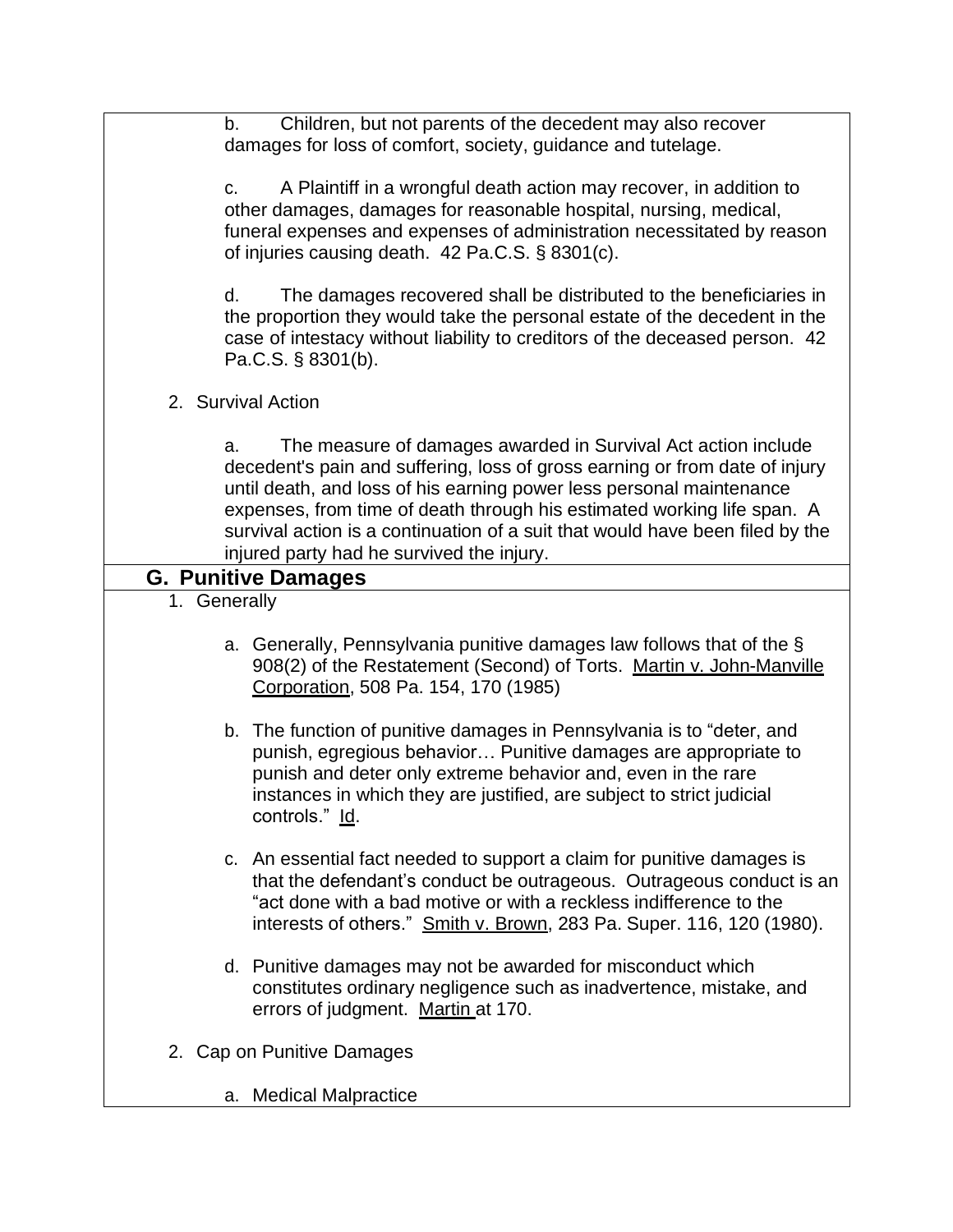| i. 25% of punitive damages must be paid into the MCARE Fund<br>rather than to the injured party. Pa. Stat. Ann. tit. 40, $\S$<br>1303.505(e).                                                                                                                                                                                                                                                                                                                                                                                                                                                                                                                                                                                                                       |
|---------------------------------------------------------------------------------------------------------------------------------------------------------------------------------------------------------------------------------------------------------------------------------------------------------------------------------------------------------------------------------------------------------------------------------------------------------------------------------------------------------------------------------------------------------------------------------------------------------------------------------------------------------------------------------------------------------------------------------------------------------------------|
| ii. Punitive damages against a physician cannot exceed 200<br>percent of compensatory damages absent intentional<br>misconduct. Pa. Stat. Ann. tit. 40, § 1303.505(d).                                                                                                                                                                                                                                                                                                                                                                                                                                                                                                                                                                                              |
| H. Diminution in Value of Damaged Vehicle                                                                                                                                                                                                                                                                                                                                                                                                                                                                                                                                                                                                                                                                                                                           |
| 1. The measure of damages for diminution in value of vehicle include the<br>difference in value of the vehicle before the incident and the value after the<br>harm, or the reasonable cost of repairs plus any difference in value after<br>repairs.                                                                                                                                                                                                                                                                                                                                                                                                                                                                                                                |
| 2. "Recovery may include the cost of hiring another car in addition to the cost of<br>repairs, and the loss of profits arising from interruption of the use of a truck<br>has been allowed in addition to the cost of repairs Where a person is<br>entitled to a judgment for harm to chattels not amounting to a total<br>destruction in value, the damages include compensation for the difference<br>between the value of the chattel before the harm and the value after the<br>harm or, at the plaintiff's election, the reasonable cost of repair or restoration<br>where feasible, with due allowance for any difference between the original<br>value and the value after repairs, and the loss of use." Holt v. Pariser, 161<br>Pa. Super. 315, 319 (1947) |
| I. Loss of Use of Motor Vehicle                                                                                                                                                                                                                                                                                                                                                                                                                                                                                                                                                                                                                                                                                                                                     |
| 1. Pennsylvania allows recovery of damages for the loss of use of personal<br>property whether the property is repairable or not. Kintner v. Claverack Rural<br>Electric Co-operative Inc., 329 Pa. Super. 417, 425 (1984).                                                                                                                                                                                                                                                                                                                                                                                                                                                                                                                                         |
| 2. In Dennis v. Ford Motor Company, the Third Circuit predicted that<br>Pennsylvania appellate courts would allow damages for the loss of use during<br>the period it took to either replace or repair the damaged property. Dennis v.<br>Ford Motor Co., 471 F.2d 733, 736 (3d Cir. 1973).                                                                                                                                                                                                                                                                                                                                                                                                                                                                         |
| 3. A party seeking damages for repair to personal property must show that the<br>method of repair and the time taken were reasonable. Likewise, a plaintiff<br>claiming loss of use damages when the property is not repairable must show<br>that the method of acquiring a replacement for the property and the time<br>taken to replace were reasonable. Kintner, 329 Pa. Super. at 425.                                                                                                                                                                                                                                                                                                                                                                          |
| <b>Evidentiary Issues</b>                                                                                                                                                                                                                                                                                                                                                                                                                                                                                                                                                                                                                                                                                                                                           |
| A. Preventability Determination                                                                                                                                                                                                                                                                                                                                                                                                                                                                                                                                                                                                                                                                                                                                     |
| 1. There is no Pennsylvania case law directly addressing whether a motor<br>carrier's preventability determination is admissible evidence.                                                                                                                                                                                                                                                                                                                                                                                                                                                                                                                                                                                                                          |
| 2. Based on determinations in other jurisdictions, it appears unlikely that a court                                                                                                                                                                                                                                                                                                                                                                                                                                                                                                                                                                                                                                                                                 |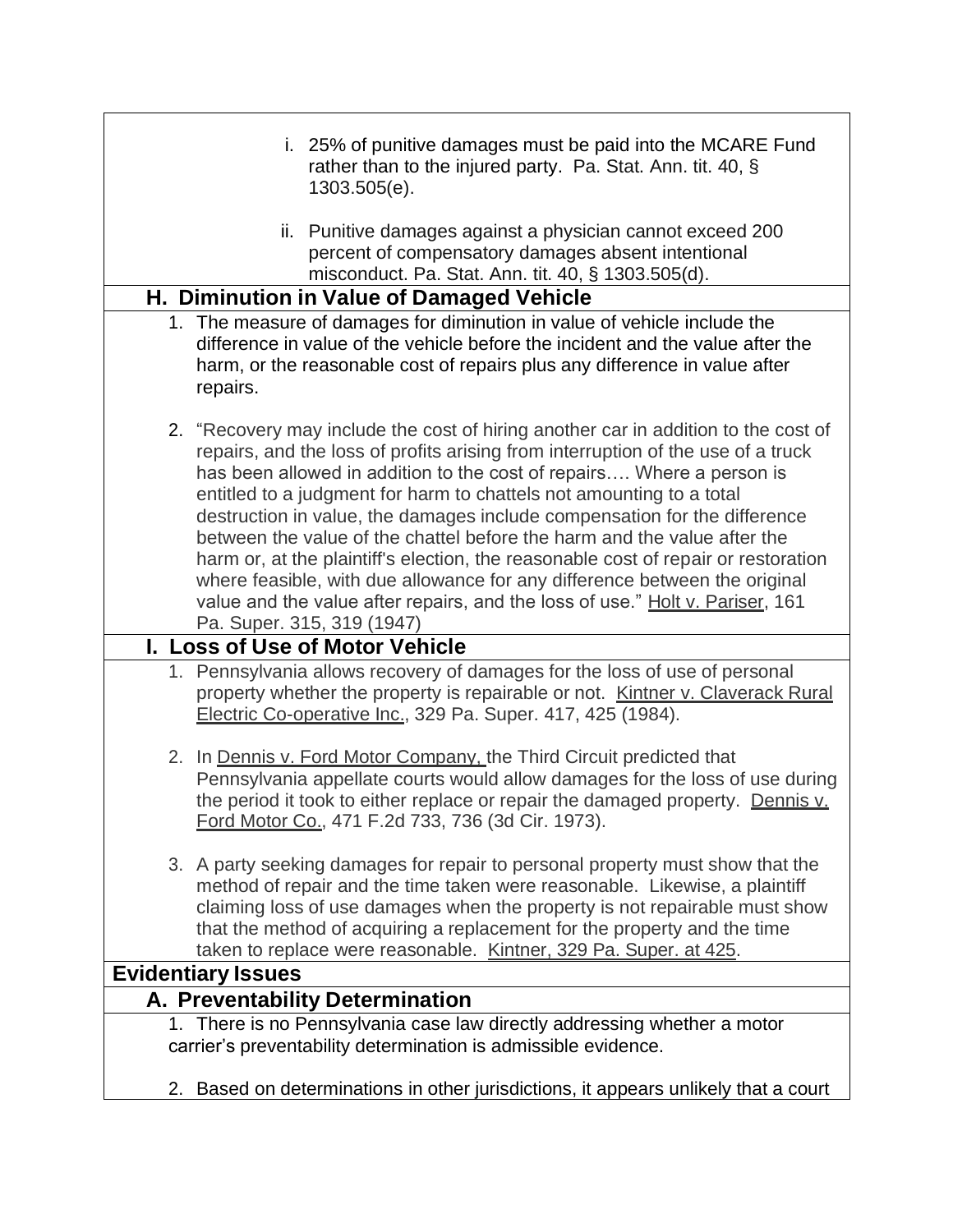would allow a preventability determination to be admissible at trial.

The most likely method of excluding Evidence of a Preventability Determination is under Evid. R. 403. Courts of other states have held preventability determinations inadmissible using this rule.

> a) Villalba v. Consol. Freightways Corp*.* 2000 U.S. Dist. LEXIS 11773 (N.D. Ill. 2000), involved a truck-automobile collision. The driver of the automobile, Elsa Villalba, sued the owner of the truck, Consolidated Freightways, and its driver for negligence. After the accident, Consolidated Freightways conducted a post-accident review. Ms. Villalba sought to introduce evidence of Consolidated Freightways' internal investigation as a means of inferring negligence. The Villalba court excluded the evidence, explaining, "The problem with that inference is that the standard for determining preventability and the standard for determining negligence...are not necessarily the same." *Id.* The Villalba court concluded that the standard for negligence and the standard for preventability were not the same. The danger that these disparate benchmarks would confuse the jury in its obligation to determine legal liability constitutes unfair prejudice. Consequently, the *Villalba* court excluded the evidence of the accident preventability analysis.

> b) New York courts similarly disfavor this evidence: "The contention that an accident is "preventable" in an accident report adds little or nothing to the liability analysis at hand." Beaumont v. Smyth (Onondaga Cty. (N.Y.) Sup. Ct. 2004), 781 N.Y.S.2d 622, fn 3

> c) Georgia courts have held that a company's internal definition of preventability is too different from the legal standard for liability that admission of a preventability analysis would be unfairly prejudicial. Tyson v. Old Dominion Freight Line, Inc*.* (Ga. Ct. App. 2004), 270 Ga. App. 897, 900-01, 608 S.E.2d 266. In *Tyson*, the plaintiff, while driving a truck, struck the front of a second truck belonging to Old Dominion. The Tyson plaintiff sued Old Dominion and its driver for negligence. The Old Dominion Accident Review Committee – an internal review board charged with investigating accidents involving its drivers – conducted an accident preventability analysis of the incident. Old Dominion moved in limine to exclude evidence of the committee's findings. The trial court granted Old Dominion's motion in limine. The Georgia Court of Appeals upheld the trial court's decision, noting that the Old Dominion's internal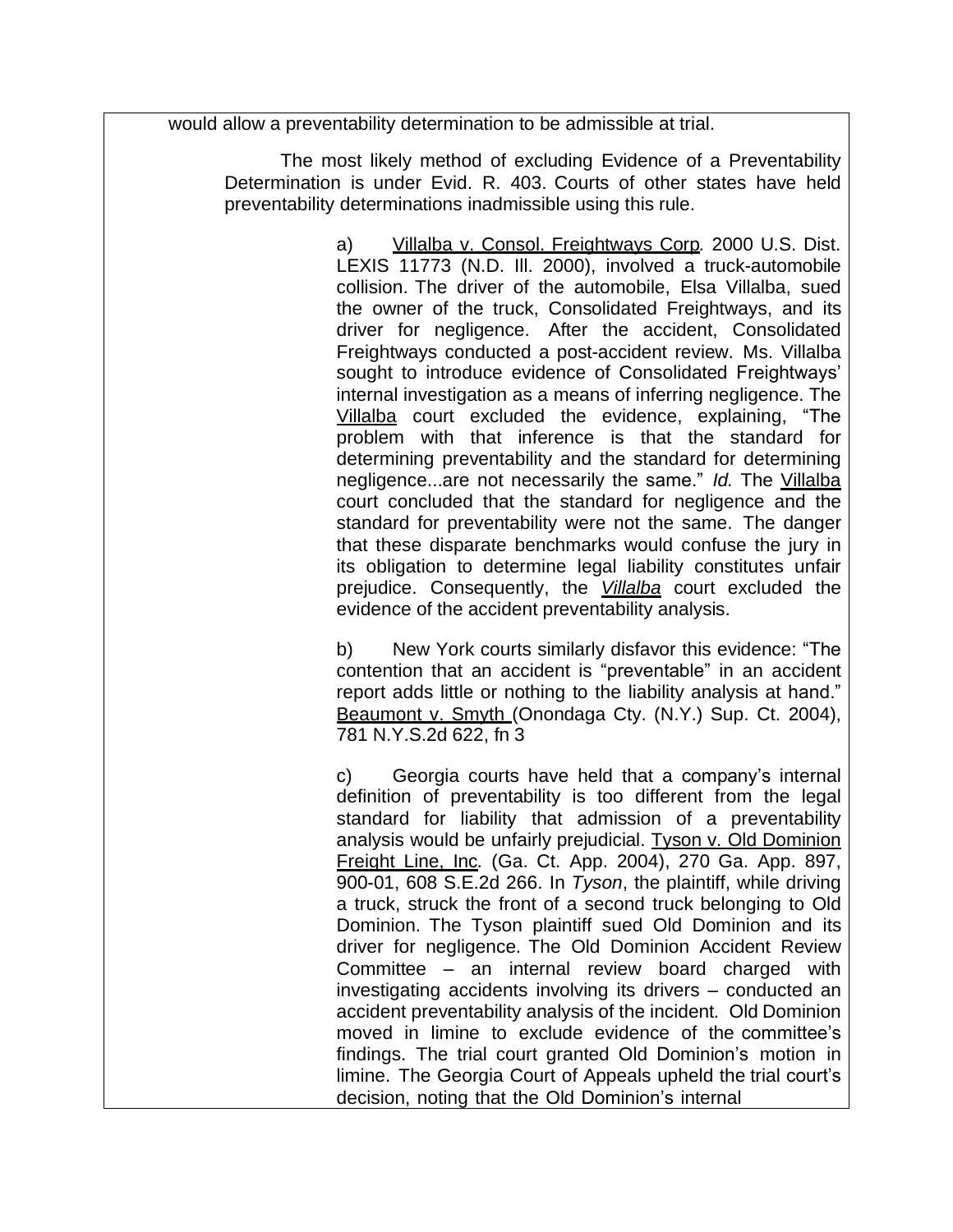| definition of preventable accident differed from the legal<br>standard for liability in tort. Given the difference, evidence of<br>accident preventability<br>committee's<br>analysis<br>the<br>was<br>properly excluded as unfairly prejudicial.                                                                                                                                                                                                                                                                                                                                                                |
|------------------------------------------------------------------------------------------------------------------------------------------------------------------------------------------------------------------------------------------------------------------------------------------------------------------------------------------------------------------------------------------------------------------------------------------------------------------------------------------------------------------------------------------------------------------------------------------------------------------|
| <b>B. Traffic Citation from Accident</b>                                                                                                                                                                                                                                                                                                                                                                                                                                                                                                                                                                         |
| 1. In Pennsylvania, evidence of a conviction for a traffic violation or a minor                                                                                                                                                                                                                                                                                                                                                                                                                                                                                                                                  |
| misdemeanor is not admissible in a civil suit arising out of the same events.<br>Loughner v. Schmelzer, 421 Pa. 283, 218 A.2d 768 (1966)                                                                                                                                                                                                                                                                                                                                                                                                                                                                         |
| <b>C. Failure to Wear a Seat Belt</b>                                                                                                                                                                                                                                                                                                                                                                                                                                                                                                                                                                            |
| 1. The failure to sear a seat belt is not admissible as evidence. "[T]he failure to<br>use a "child passenger restraint system" or "safety seat belt system" shall not<br>be considered, in any civil action, as contributory negligence, and shall not be<br>admissible as evidence in any civil action. Moreover, the legislature has<br>provided a definition of "safety seat belt system" which includes all known<br>forms of mechanical restraint available, in order to preclude any<br>misconstruction of its intent." Grim v. Betz, 372 Pa. Super. 614, 622-3 (1988).<br>See also 75 Pa.C.S. § 4581(e). |
| 2. The failure to wear a seat belt also may not be the basis for criminal                                                                                                                                                                                                                                                                                                                                                                                                                                                                                                                                        |
| prosecution except in a proceeding for violation § 4581. Id.<br>D. Failure of Motorcyclist to Wear a Helmet                                                                                                                                                                                                                                                                                                                                                                                                                                                                                                      |
| 1. Pennsylvania law does not require persons over the age of 21 who have been                                                                                                                                                                                                                                                                                                                                                                                                                                                                                                                                    |
| licensed to operate a motorcycle for more than two years to wear a protective<br>helmet. 75 Pa.C.S. § 3525(d)(2).                                                                                                                                                                                                                                                                                                                                                                                                                                                                                                |
| 2. Evidence that an injured person was not wearing a helmet at the time of the<br>accident may be admissible at trial for purposes of damages but a jury cannot<br>find an injured party negligent per se for not wearing a helmet. A defendant<br>must prove a causal connection between the severity of the injuries and the<br>failure of the plaintiff to wear a helmet. If the defendant cannot prove a causal<br>connection between the lack of a helmet and the severity of the injuries, the<br>evidence is inadmissible. Bieber v. Nace, 2012 U.S. Dist. LEXIS 29386 (M.D.<br>Pa. 2012).                |
| E. Evidence of Alcohol or Drug Intoxication                                                                                                                                                                                                                                                                                                                                                                                                                                                                                                                                                                      |
| 1. The long-established rule in Pennsylvania accident cases regarding the<br>admissibility of intoxication evidence is that such evidence of intoxication<br>must reasonably establish a degree of intoxication which proves unfitness to<br>drive or to walk. If it is capable of establishing such unfitness to drive, the<br>intoxication evidence is relevant. Morreale v. Prince, 436 Pa. 51, 258 A.2d<br>508 (1969); Locke v. Claypool, 426 Pa. Super. 528, 532, 627 A.2d 801, 803<br>(1993).                                                                                                              |
| a. However, in Whyte v. Robinson, 421 Pa. Super. 33, 617 A.2d 380<br>(1992) where tests were taken an extensive amount of time after<br>the accident occurred, evidence of an odor of alcohol on the<br>breath and a blood                                                                                                                                                                                                                                                                                                                                                                                       |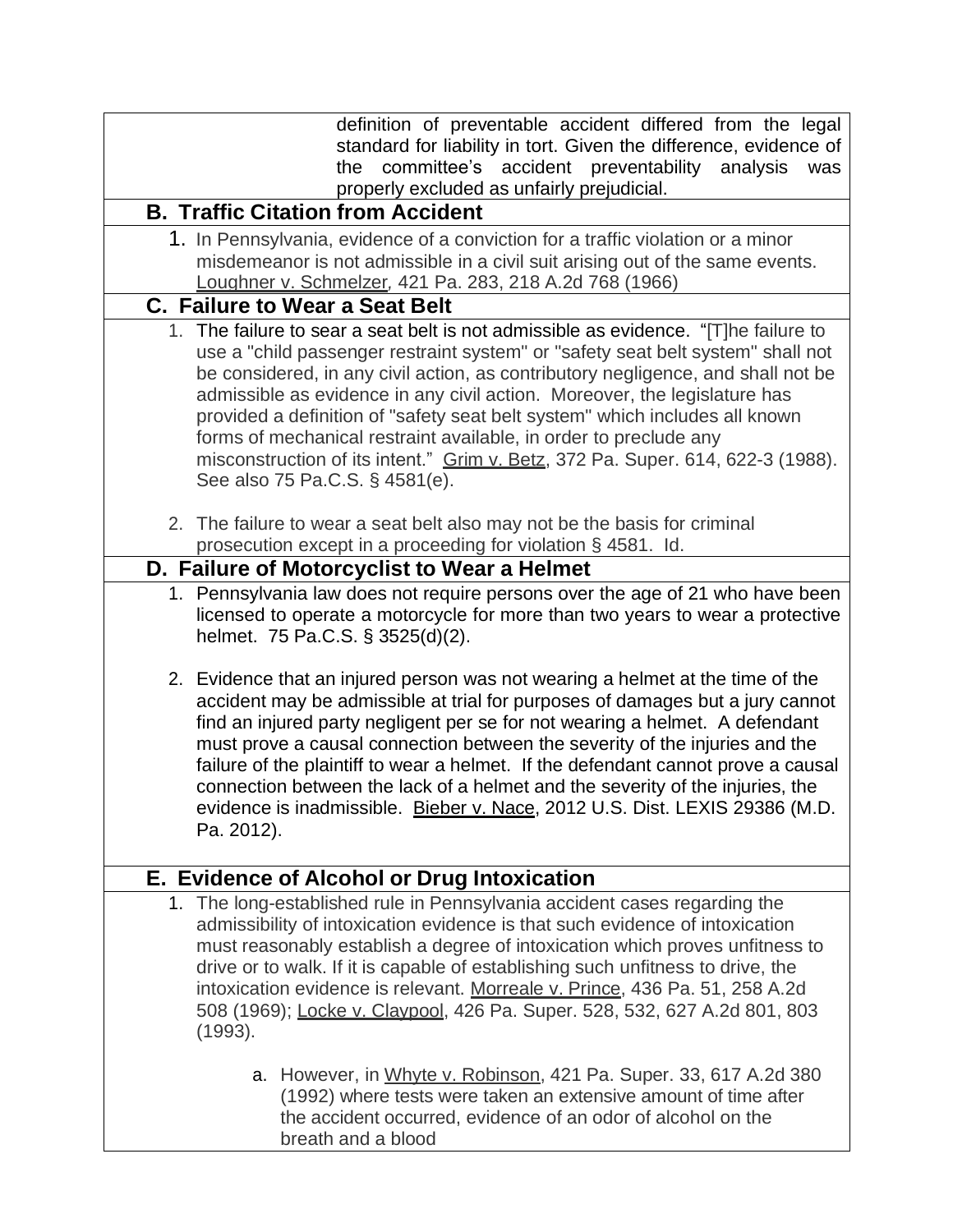alcohol content of 0.144 percent alone was held insufficient to establish unfitness to drive. The court must still apply Pa.R.E. 403 to determine if the evidence of the defendant's intoxication passes the probative value vs. danger of unfair prejudice test. Kuehn v. Morgan, 62 Pa. D. & C. 4<sup>th</sup> 509, 516 (2002).

- 2. Where a defendant has already admitted liability, evidence as to that defendant's intoxication is inadmissible when a jury's lone job is to determine the appropriate damages. Knowles v. Levan, 2011 Pa. Super. 31, 15 A.3d 504, 507-8 (2011).
- 3. Evidence of a defendant's intoxication may be admissible in determining whether punitive damages are appropriate if the evidence proves unfitness to drive and it passes the Pa.R.E. 403 test. Kuehn 62 Pa. D. &  $C.4<sup>th</sup>$  509. 517.

## **F. Testimony of Investigating Police Officer**

- 1. Where a police officer was not present at the time of an accident, did not witness the accident, and is not qualified as an expert in accident reconstruction, evidence as to the proximate cause of the accident and which party was at fault are inadmissible. Smith v. Clark, 411 Pa. 142, 147 (1963).
- 2. An officer may testify as to observations made at the scene of the accident. Statements made to an investigating officer by a party for an action are admissible as an exception to hearsay under the Pennsylvania Rules of Evidence. Tracy v. Corcione, 29 Phila. 14, 23 (1994).
- 3. If the investigating officer is also qualified as an expert in accident reconstruction, he or she may testify as to the cause of the accident as well as how it occurred. **Id.** at 21-22.

### **G. Expert Testimony**

- 1. In order for a witness to qualify as an expert, he must have some scientific, technical, or other specialized knowledge that assists the trier of fact to understand the evidence. Pa.R.E. 702.
- 2. Pennsylvania applies the *Frye* standard to evaluate the admissibility of novel scientific evidence. Pennsylvania courts do not apply the *Daubert* test. Pennsylvania v. Einhorn, 2005 Phila. Ct. Com. Pl. LEXIS at 363 (2005).

a. Under Frye, novel scientific evidence is admissible if the methodology that underlies the evidence has general acceptance in the relevant scientific community. Commonwealth v. Einhorn, 2005 Phila. Ct. Com. Pl. LEXIS 368.

### **H. Collateral Source**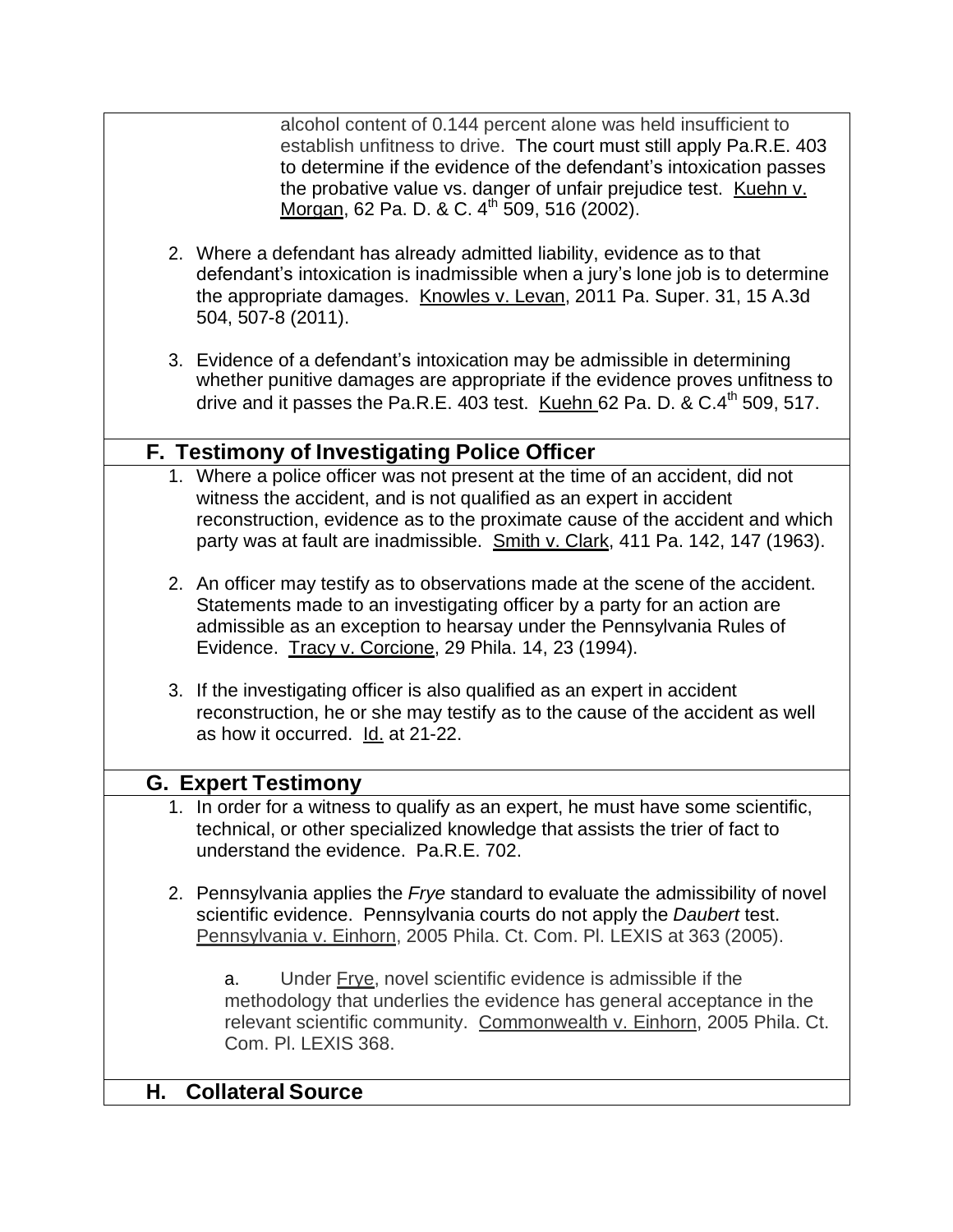- 1. Evidence of recovery from collateral sources is only admissible when that evidence is independently relevant to a material issue in the case. Gallagher v. Pa. Liquor Control Bd., 883 A.2d 550, 575-559 (Pa. 2005). **I. Recorded Statements** 1. Pa.R.E. 106: When a writing or recorded statement or part thereof is introduced by a party, an adverse party may require the introduction at that time of any other part or any other writing or recorded statement which ought in fairness to be considered contemporaneously with it. 2. The admissibility of a recorded statement will likely turn on whether or not the statement is hearsay, whether an exception applies, and whether the recording can be property authenticated.
	- 3. Pa.R.E. 801(c) defines hearsay as a statement other than one made by the declarant while testifying at the trial or hearing, offered in evidence to prove the truth of the matter asserted.
	- 4. Under Pa.R.E. 801 the following statements are not hearsay:
		- a. An admission of a party-opponent

b. Prior statement by a witness that are introduced the impeach the witness because they are inconsistent with his present testimony or

c. That are consistent with the witness' present testimony and are introduced to bolster the witness' credibility against a charge of recent fabrication or

d. A previous statement identifying a person soon after perceiving that person

5. If a recording is offered for a reason other than proving the truth of its contents, it is not hearsay.

# **J. Prior Convictions**

- 1. Pa.R.E. 403 prohibits introduction of evidence if its probative value is outweighed by the danger of unfair prejudice.
- 2. Pa.R.E. 404(b)(1) prohibits introduction of past crimes of a defendant in order to show actions in conformity therewith.
- 3. Evidence of other crimes, wrongs, or acts may be admitted for other purposes, such as proof of motive, opportunity, intent, preparation, plan, knowledge, identity or absence of mistake or accident. Pa.R.E. 404(b)(2).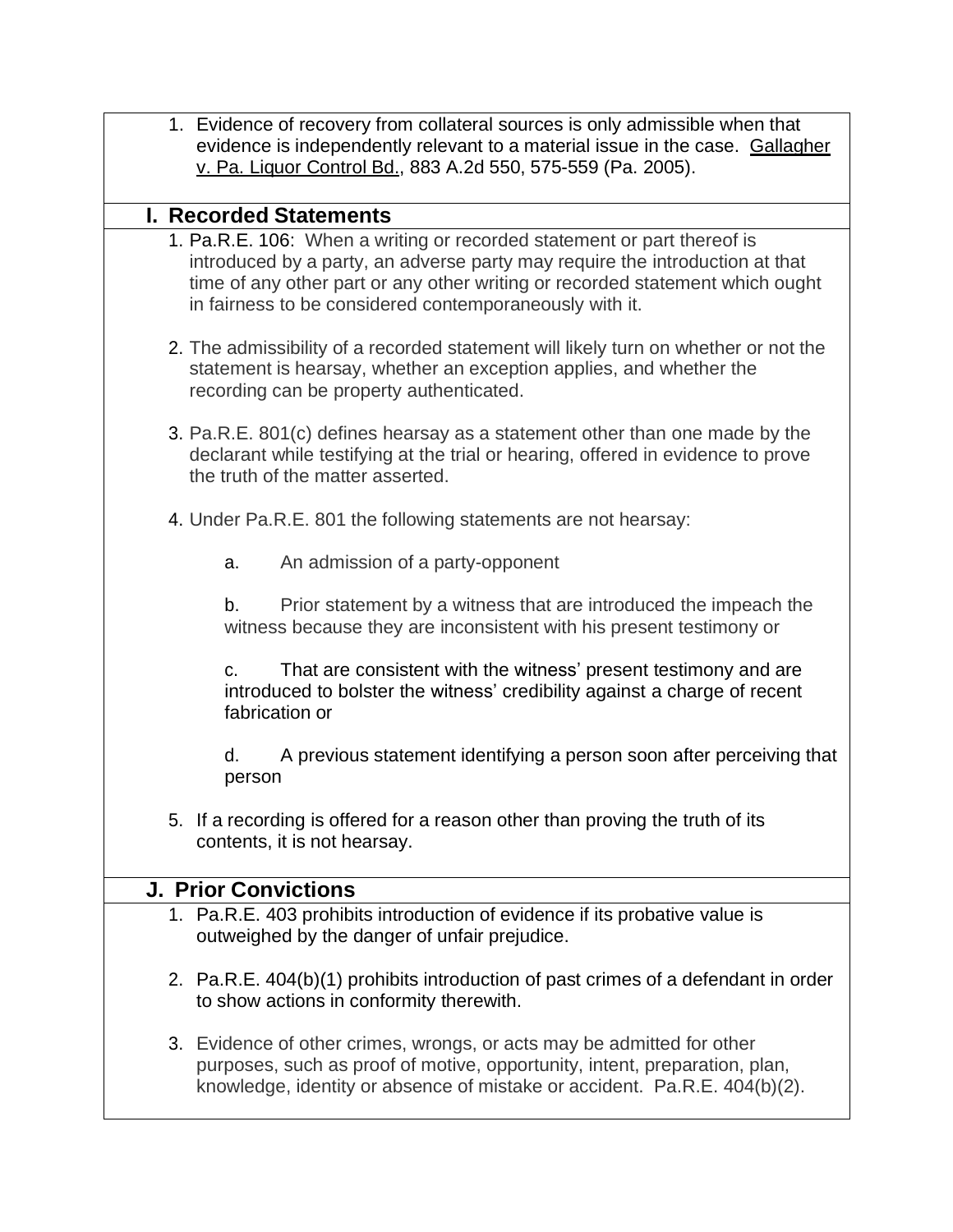| 4. Evidence of other crimes of any witness is admissible if it involved dishonesty<br>or a false statement. Pa. R.E. 609.                                                                                                                                                                                                                                                                                                                                                                                                                                                                         |
|---------------------------------------------------------------------------------------------------------------------------------------------------------------------------------------------------------------------------------------------------------------------------------------------------------------------------------------------------------------------------------------------------------------------------------------------------------------------------------------------------------------------------------------------------------------------------------------------------|
| <b>K. Driving History</b>                                                                                                                                                                                                                                                                                                                                                                                                                                                                                                                                                                         |
| 1. All relevant evidence is admissible in Pennsylvnia except as provided for by<br>law. Pa.R.E. 402.                                                                                                                                                                                                                                                                                                                                                                                                                                                                                              |
| 2. Attempts to admit a party's driving record into evidence will likely conflict with<br>Pa.R.E. 404(b) which prohibits evidence of crimes, wrongs, or past acts if<br>offered to prove actions in conformity therewith.                                                                                                                                                                                                                                                                                                                                                                          |
| 3. Exceptions                                                                                                                                                                                                                                                                                                                                                                                                                                                                                                                                                                                     |
| A driving record may be admissible if it is for purposes other than<br>a.<br>proving actions in conformity therewith.                                                                                                                                                                                                                                                                                                                                                                                                                                                                             |
| i. An employee's driving record may be admissible in a negligent<br>entrustment action against the driver's employer. See comment to<br>Pa.R.E. 404(a).                                                                                                                                                                                                                                                                                                                                                                                                                                           |
| L. Fatigue                                                                                                                                                                                                                                                                                                                                                                                                                                                                                                                                                                                        |
| 1. Generally, a Plaintiff may introduce evidence of a tortfeasor's fatigue only if<br>supported by sufficient evidence. In Croyle v. Smith, 78 Pa. D. & C. 196<br>(2005), the Plaintiff filed a motion attempting to introduce evidence of the<br>driver's sleeping locations in the nights leading up to the accident. The<br>Croyle court argued that the evidence amounted to nothing more than a<br>prejudicial inference and denied the Plaintiff's motion.                                                                                                                                  |
| <b>M. Spoliation</b>                                                                                                                                                                                                                                                                                                                                                                                                                                                                                                                                                                              |
| 1. Spoliation of evidence is the non-preservation or significant alteration of<br>evidence for pending or future litigation. Pveritz v. Commonswealth, 32 A,3d<br>687, 692 (2011).                                                                                                                                                                                                                                                                                                                                                                                                                |
| 2. Pennsylvania does not recognize an independent cause of action for<br>spoliation of evidence. Id. However, sanctions are available and appropriate<br>for inappropriate spoliation of evidence.                                                                                                                                                                                                                                                                                                                                                                                                |
| 3. "To determine the appropriate sanction for spoliation, the trial court must<br>weigh three factors: (1) the degree of fault of the party who altered or<br>destroyed the evidence; (2) the degree of prejudice suffered by the opposing<br>party; and (3) whether there is a lesser sanction that will avoid substantial<br>unfairness to the opposing party and, where the offending party is seriously at<br>fault, will serve to deter such conduct by others in the future. " Creazzo v.<br>Medtronic, Inc., 2006 PA Super 152, P10 (Pa. Super. Ct. 2006) (internal<br>citations omitted). |
| "[E] valuation of the first prong, "the fault of the party who altered or<br>a.<br>destroyed the evidence," requires consideration of two components, the<br>extent of the offending party's duty or responsibility to preserve the                                                                                                                                                                                                                                                                                                                                                               |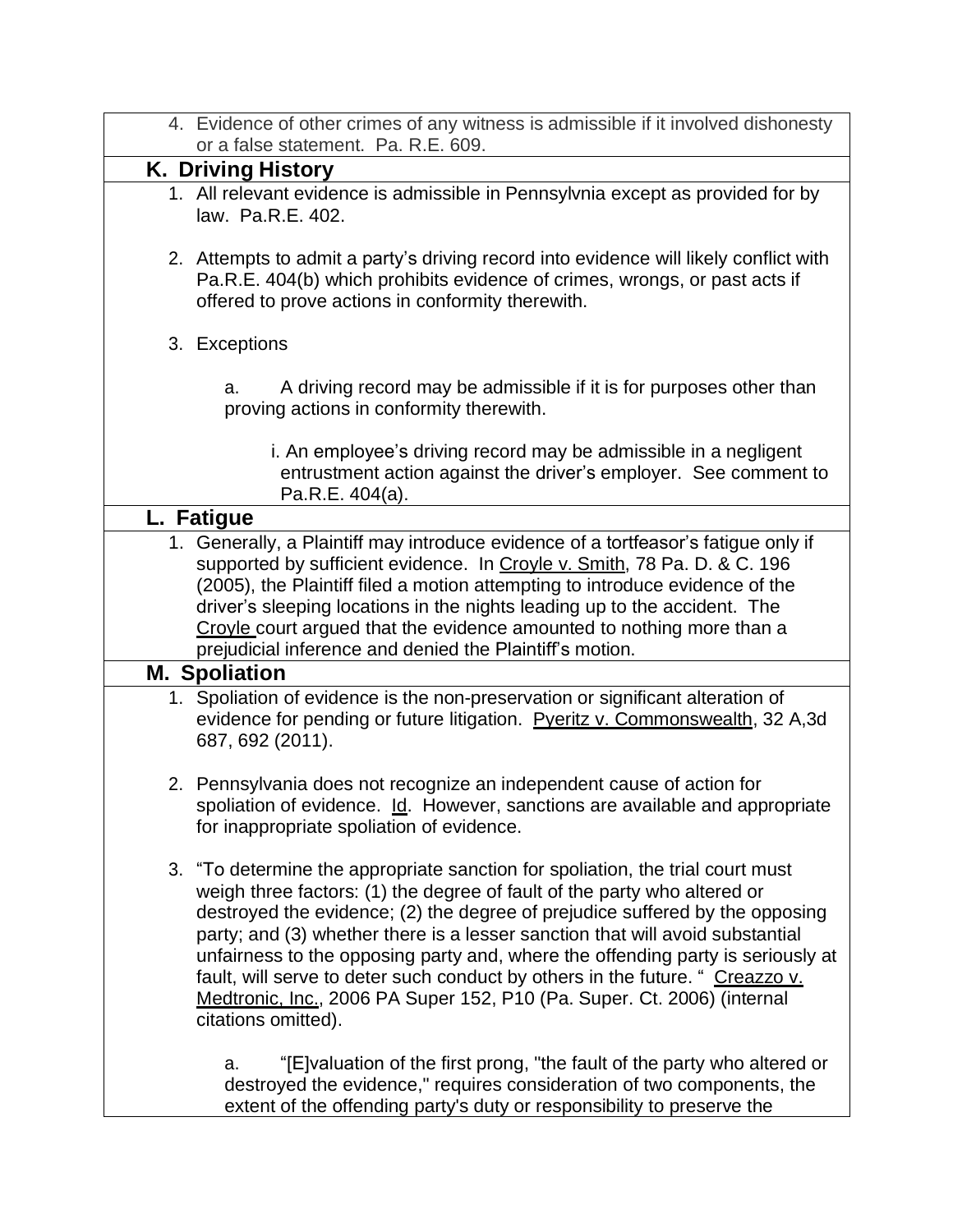| relevant evidence, and the presence or absence of bad faith." Id.                                                                                                                                                                                                                                                                                                                                                                                                                      |  |
|----------------------------------------------------------------------------------------------------------------------------------------------------------------------------------------------------------------------------------------------------------------------------------------------------------------------------------------------------------------------------------------------------------------------------------------------------------------------------------------|--|
| <b>Settlement</b>                                                                                                                                                                                                                                                                                                                                                                                                                                                                      |  |
| A. Offer of Judgment                                                                                                                                                                                                                                                                                                                                                                                                                                                                   |  |
| 1. An offer of Judgment is a settlement offer proposed by a defending party in<br>which that party proposes a judgment on specified terms in lieu of a trial.                                                                                                                                                                                                                                                                                                                          |  |
| 2. Pa. R.C.P. No. 238: If a plaintiff does not recover greater than 125% of a<br>defendant's settlement offer, the plaintiff is precluded from recovering delay<br>damages for the time period following the date the offer is made.                                                                                                                                                                                                                                                   |  |
| 3. Generally, an offer of settlement or compromise are not admissible as<br>evidence in civil trials. Courts are concerned that jury would view an offer of<br>settlement as an admission of liability on the part of an insurer. Danks v.<br>Government Employees Ins. Co., 307 Pa. Super. 421, 425-6 (1982).                                                                                                                                                                         |  |
| <b>B.</b> Liens                                                                                                                                                                                                                                                                                                                                                                                                                                                                        |  |
| 1. Workers' Compensation: 77 P.S. § 671                                                                                                                                                                                                                                                                                                                                                                                                                                                |  |
| a. Where a compensable injury is caused in whole or in part by the act<br>or omission of a third party, the employer shall be subrogated to the<br>right of the employee and his estate against such third party to the<br>extent of the compensation payable by the employer.                                                                                                                                                                                                         |  |
| b. Any recovery against a third party in excess of compensation paid<br>by the employer shall be paid to the employee or his estate.                                                                                                                                                                                                                                                                                                                                                   |  |
| c. If an employer recovers as a statutory subrogee under $77$ P.S. $\S$<br>671, that employer is required to pay their proportion of the<br>claimant's fees in relation to the total recovery.                                                                                                                                                                                                                                                                                         |  |
| 2. Motor Vehicle Actions: Generally subrogation clauses are valid in<br>Pennsylvania with exceptions.                                                                                                                                                                                                                                                                                                                                                                                  |  |
| a. There is no right to subrogation in actions arising out of the<br>maintenance or use of a motor vehicles with respect to workers'<br>compensation benefits, benefits available under section 1711<br>(required benefits), 1712 (availability of benefits), 1715 (availability<br>of adequate limits), or benefits paid or payable by a program, group<br>contract or other arrangement whether primary or excess under<br>section 1719 (coordination of benefits). 75 Pa.C.S. 1720. |  |
| b. HMO's are expressly excluded from the above statute, and<br>subrogation clauses in HMO contracts are valid. See Wirth v.<br>Aetna U.S. Healthcare, 2004 U.S. Dist. LEXIS 8866 (2004).                                                                                                                                                                                                                                                                                               |  |
| 3. Pennsylvania Victims of Crime: A person convicted of a crime may be<br>required to pay restitution to the victim and any other organization that may                                                                                                                                                                                                                                                                                                                                |  |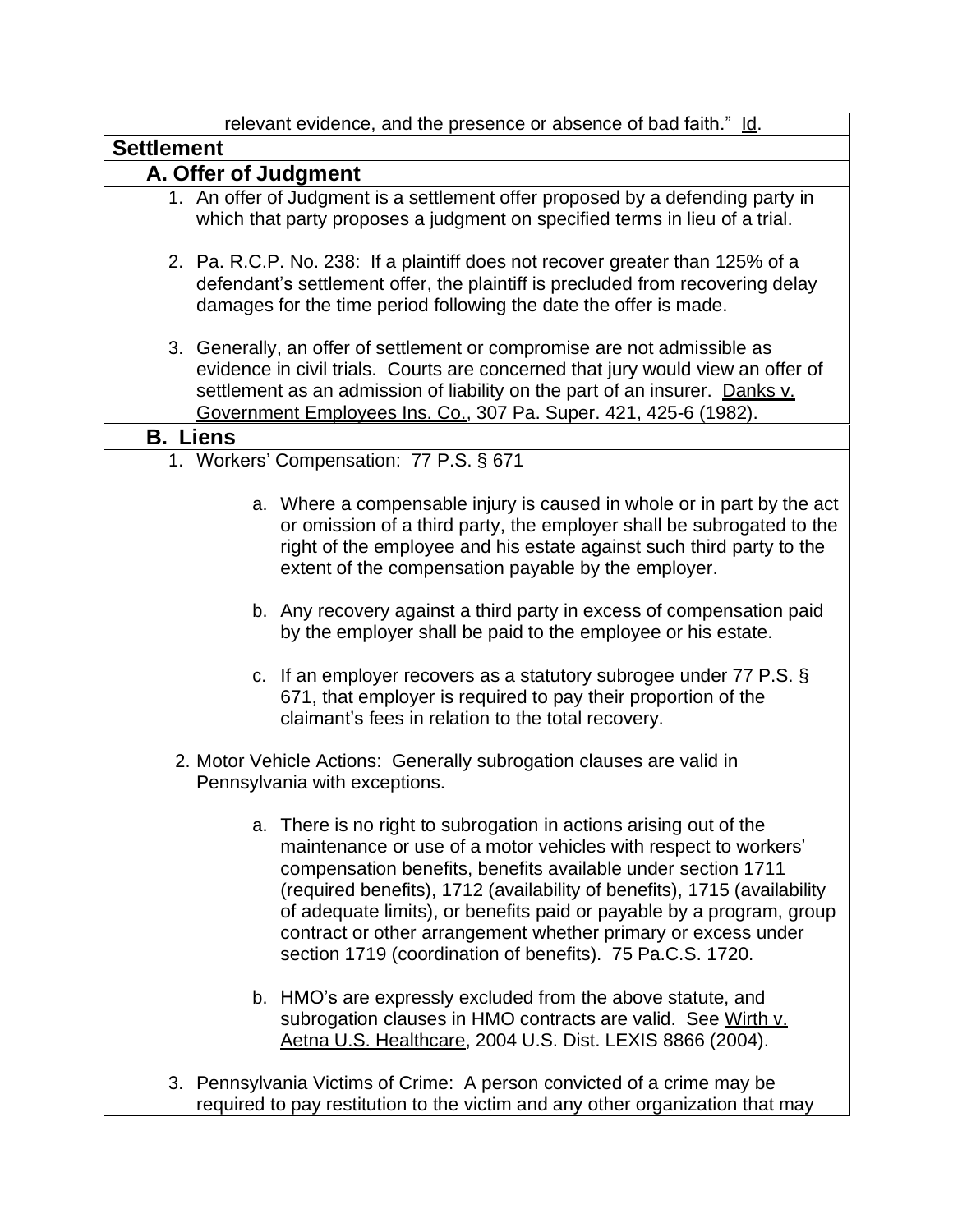have disbursed money to or on behalf of the victim. If restitution to more than one person is set at the same time, payment shall be made in the following order:

- a. The victim
- b. The Crime Victim's Compensation Board
- c. Any other governmental agency which has provided reimbursement to the victim as a result of the defendant's criminal conduct (including medicare, See Commonwealth v. Brown, 603 Pa. 31 (2009))
- d. Any insurance company which has provided reimbursement to the victim as a result of the defendant's criminal conduct.

18 Pa.C.S. § 1106

- 4. Med Pay Liens and UM/UIM Set-Offs
	- a. In Heller v. Pa. League of Cities and Municipalities, 32 A.3d 1213 (Pa. 2011), the Pennsylvania Supreme Court held that an insurer has no right of subrogation against its insured to reduce the amount of UIM coverage paid to the insured, even though it may result in a "double recovery."
	- b. To allow such an insurer a right of subrogation would result in a windfall and payments of premiums by the injured party for what amounts to "illusory coverage." Id.
- 5. Medicaid Liens
	- a. The Pennsylvania Code gives a right of recovery to the Pennsylvania Department of Welfare to impose liens on awards obtained by Medicaid recipients from third parties for medical benefits paid by the Department. 62 P.S. § 1409.
	- b. This right has been upheld by the Third Circuit. See Tristani v. Richman, 652 F.3d 360 (2011).
- 6. Medicare Liens
	- a. The Medicare Secondary Payer Act provides that Medicare is a secondary payer for Medicare beneficiaries when a primary payer is available. Primary payers include health insurance worker's compensation insurance, any liability or no-fault insurance and any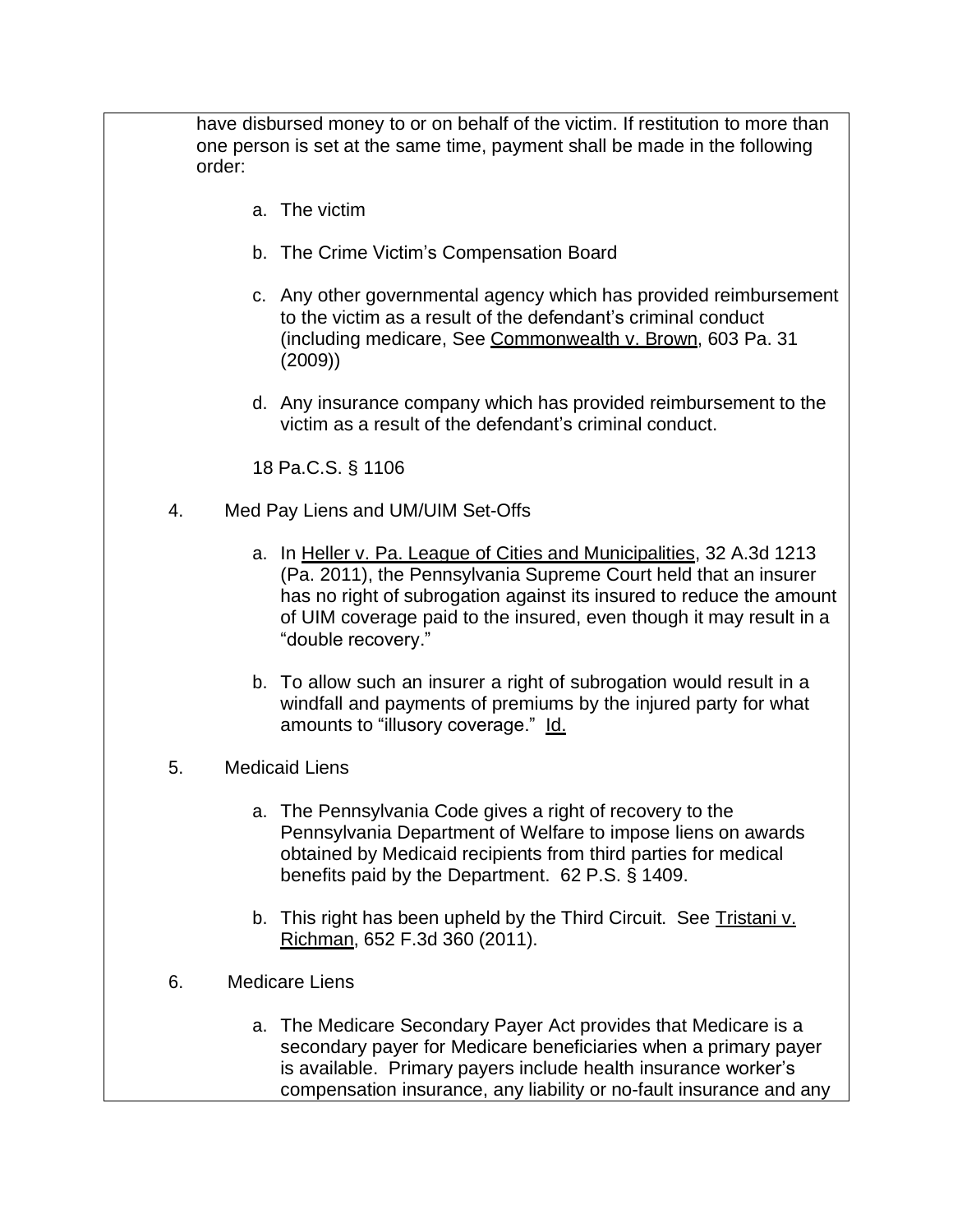| tortfeasor. See 42 USCS § 1395y(b)(2), See Also Zaleppa v.<br>Seiwell, 2010 PA Super 208 (2010).                                                                                                                                                                                                                                                                                                                                                                                                                                                   |
|----------------------------------------------------------------------------------------------------------------------------------------------------------------------------------------------------------------------------------------------------------------------------------------------------------------------------------------------------------------------------------------------------------------------------------------------------------------------------------------------------------------------------------------------------|
| b. Under the Medicare Secondary Payer Act, the United States<br>Government may bring an action on its own against any or all<br>entities that are or were required or responsible to make payment<br>with respect to the same item or service under a primary plan. Id.                                                                                                                                                                                                                                                                            |
| <b>C. Minor Settlement</b>                                                                                                                                                                                                                                                                                                                                                                                                                                                                                                                         |
| 1. When a party to an action, a minor shall be represented by a guardian who<br>shall supervise and control the conduct of the action in his behalf. Pa. R.C.P.<br>No. 2027.                                                                                                                                                                                                                                                                                                                                                                       |
| 2. A minor may select a guardian, but such selection shall not bar the court from<br>removing the guardian for cause. If a minor is not represented, the court shall<br>appoint a guardian on its own motion, or upon petition of the minor party,<br>another party to the action, or a relative of the minor. Pa. R.C.P. No. 2031.                                                                                                                                                                                                                |
| 3. Any judgment entered in an action shall be the obligation of the minor only. A<br>guardian will not be individually liable for the payment of any judgment<br>entered against the minor. Pa. R.C.P. No. 2038.                                                                                                                                                                                                                                                                                                                                   |
| 4. In context of decedents and estates, no guardian is required when the amount<br>in question does not exceed $$25,000$ . 20 Pa.C.S. § 5101.                                                                                                                                                                                                                                                                                                                                                                                                      |
| 5. No action to which a minor is a party shall be compromised, settled, or<br>discontinued except after approval by the court pursuant to a petition<br>presented by the minor's guardian. Pa. R.C.P. No. 2039(a).                                                                                                                                                                                                                                                                                                                                 |
| 6. If the amount in question does exceed \$25,000, the excess shall be placed<br>into a trust federally insured bank account, trust agreement executed with a<br>corporate fiduciary, or another method allowable under Pa. R.C.P. No.<br>2039(b).                                                                                                                                                                                                                                                                                                 |
| D. Negotiating Directly with Attorneys                                                                                                                                                                                                                                                                                                                                                                                                                                                                                                             |
| 1. It is normal and accepted practice in Pennsylvania for claims professionals to<br>negotiate settlements directly with attorneys. This practice is bolstered by the<br>Pennsylvania Rules of Professional Conduct 4.2 which provides "[i]n<br>representing a client, a lawyer shall not communicate about the subject of the<br>representation with a person the lawyer knows to be represented by another<br>lawyer in the matter, unless the lawyer has the consent of the other lawyer or<br>is authorized to do so by law or a court order." |
| <b>E. Confidentiality Agreements</b>                                                                                                                                                                                                                                                                                                                                                                                                                                                                                                               |
| 1. Confidentiality agreements are contracts and therefore can be set aside for<br>fraud, duress, or undue influence. See Omicron v. Weiner, 2004 Pa. Super.<br>389 (2004).                                                                                                                                                                                                                                                                                                                                                                         |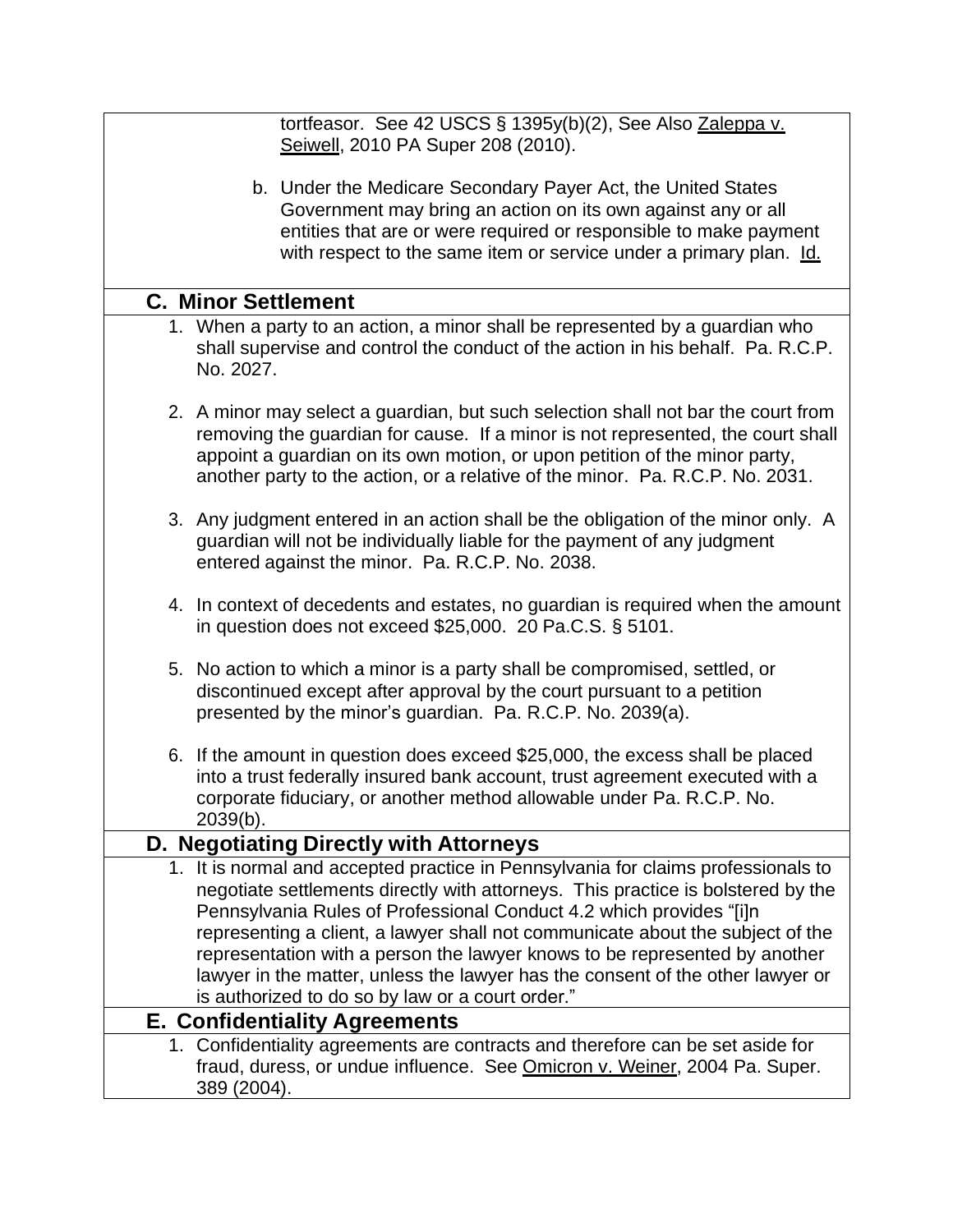| F. Releases               |                                                                                                                                                                                                                                                                                                                                                                                                                                                                                                                                                                                                              |
|---------------------------|--------------------------------------------------------------------------------------------------------------------------------------------------------------------------------------------------------------------------------------------------------------------------------------------------------------------------------------------------------------------------------------------------------------------------------------------------------------------------------------------------------------------------------------------------------------------------------------------------------------|
| 1.                        | Releases are generally valid absent fraud, accident, or mutual mistake.                                                                                                                                                                                                                                                                                                                                                                                                                                                                                                                                      |
|                           | "The courts of Pennsylvania have traditionally determined the effect<br>a.<br>of a release using the ordinary meaning of its language and interpreted<br>the release as covering only such matters as can fairly be said to have<br>been within the contemplation of the parties when the release was given."<br>Fortney v. Callenberger, 2002 PA Super 182, 801 A.2d 594, 597 (Pa.<br>Super. 2002) (emphasis in original).                                                                                                                                                                                  |
|                           | "However improvident the release may be or subsequently prove to<br>b.<br>be for either party, their agreement, absent fraud, accident or mutual<br>mistake, is the law of their case. If such a release can be nullified or<br>circumvented, then every written release and every written agreement of<br>any kind, no matter how clear and pertinent, can be set aside whenever<br>one of the parties changes its mind or the injured party receives an<br>inadequate settlement." Omicron Sys. v. Weiner, 2004 PA Super<br>389 (citing Taylor v. Solberg, 566 Pa. 150, 778 A.2d 664, 667-68 (Pa.<br>2001) |
|                           | <b>G. Voidable Releases</b>                                                                                                                                                                                                                                                                                                                                                                                                                                                                                                                                                                                  |
|                           | 1. A party attempting to void a release must proffer evidence demonstrating fraud,<br>accident, mistake, or ambiguity in the language of the release in order to prevail.<br>Johnson v. Perfect Order, Inc., 2011 Phila. Ct. Com. Pl. LEXIS 28 at 8.                                                                                                                                                                                                                                                                                                                                                         |
| <b>Transportation Law</b> |                                                                                                                                                                                                                                                                                                                                                                                                                                                                                                                                                                                                              |
|                           | A. State DOT Regulatory Requirements                                                                                                                                                                                                                                                                                                                                                                                                                                                                                                                                                                         |
|                           | 1. The Pennsylvania Department of Transportation (PennDOT) regulatory<br>information can be found at www.dot.state.pa.us. PennDOT has adopted to<br>FMSCR under 67 Pa. Code § 231.10.                                                                                                                                                                                                                                                                                                                                                                                                                        |
|                           | <b>B. State Speed Limits</b>                                                                                                                                                                                                                                                                                                                                                                                                                                                                                                                                                                                 |
|                           | Pennsylvania's speed limits are governed by 75 Pa.C.S. § 3362-5,<br>a.<br>which provide in pertinent part that it is unlawful to operate a motor<br>vehicle in excess of the following speed limits:                                                                                                                                                                                                                                                                                                                                                                                                         |
|                           | 35 mph in any urban district<br>b.                                                                                                                                                                                                                                                                                                                                                                                                                                                                                                                                                                           |
|                           | 65 mph for all freeways with 65mph signs posted<br>c.                                                                                                                                                                                                                                                                                                                                                                                                                                                                                                                                                        |
|                           | d.<br>25 mph in a residence district if the highway is not 1) a numbered<br>traffic route; and (ii) is functionally classified by the department as a<br>local highway.                                                                                                                                                                                                                                                                                                                                                                                                                                      |
|                           | 15 mpg in a school zone<br>е.                                                                                                                                                                                                                                                                                                                                                                                                                                                                                                                                                                                |
|                           | <b>C. Overview of State CDL Requirements</b>                                                                                                                                                                                                                                                                                                                                                                                                                                                                                                                                                                 |
|                           | 1. When is a CDL Required? The classes of CDL and the commercial motor<br>vehicles they authorize the operation of are as follows per 75 Pa.C.S. § 1603:                                                                                                                                                                                                                                                                                                                                                                                                                                                     |
|                           | If the vehicle has a gross vehicle weight rating of 26,001 or more<br>a.                                                                                                                                                                                                                                                                                                                                                                                                                                                                                                                                     |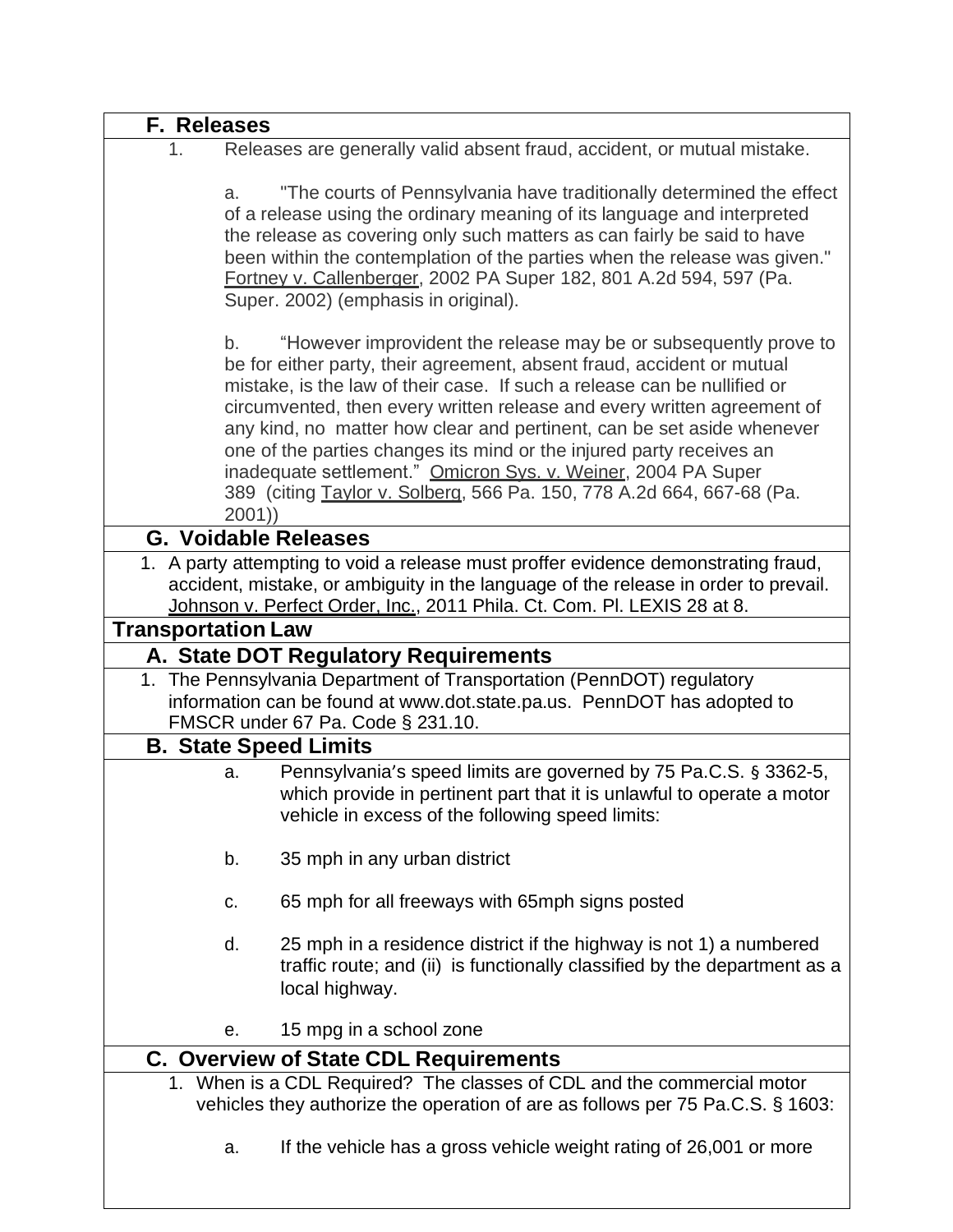pounds or such lesser rating as the department shall adopt under the provisions of section 6103(c)

b. If the vehicle is designed to transport 16 or more passengers, including the driver

c. If it is a school bus

d. If the vehicle is transporting hazardous materials and is required to be placarded as such per department regulations

2. License Endorsements and Restrictions per 75 Pa.C.S. § 1610(b)

a. (H): Authorizes the driver to transport hazardous materials

- b. (L): Restricts driver to vehicles not equipped with air brakes.
- c. (P): Authorizes driver to operate vehicles carrying passengers.
- d. (Q): Requires driver to wear corrective lenses
- e. (S): Authorizes driver to operate school bus
- f. (T): Authorizes driver to operate double and triple trailers
- 3. Applicant Record Checks: 75 Pa.C.S. § 1610(c)

a. Before issuing any CDL, the department shall obtain driving records from the Commercial Driver's License Information System and the National Driver Register

b. Before issuing any CDL with a hazardous material endorsement, the department must have received notification from the United States Secretary of Transportation that the individual does not pose a security risk warranting denial of the endorsement.

4. Classes of CDL:

http://www.dmv.state.pa.us/driverLicensePhotoIDCenter/license\_classes.shtml

a. Class A: A class A license holder may operate any combination of vehicles with a gross weight of 26,001 lbs. or more. Class A license holders are qualified to operate vehicles for which a class B or C license is required. Additional endorsements may be required.

b. Class B: A class B license holder is qualified to operate any single vehicle with a gross weight of 26,001 lbs. or more. Class B license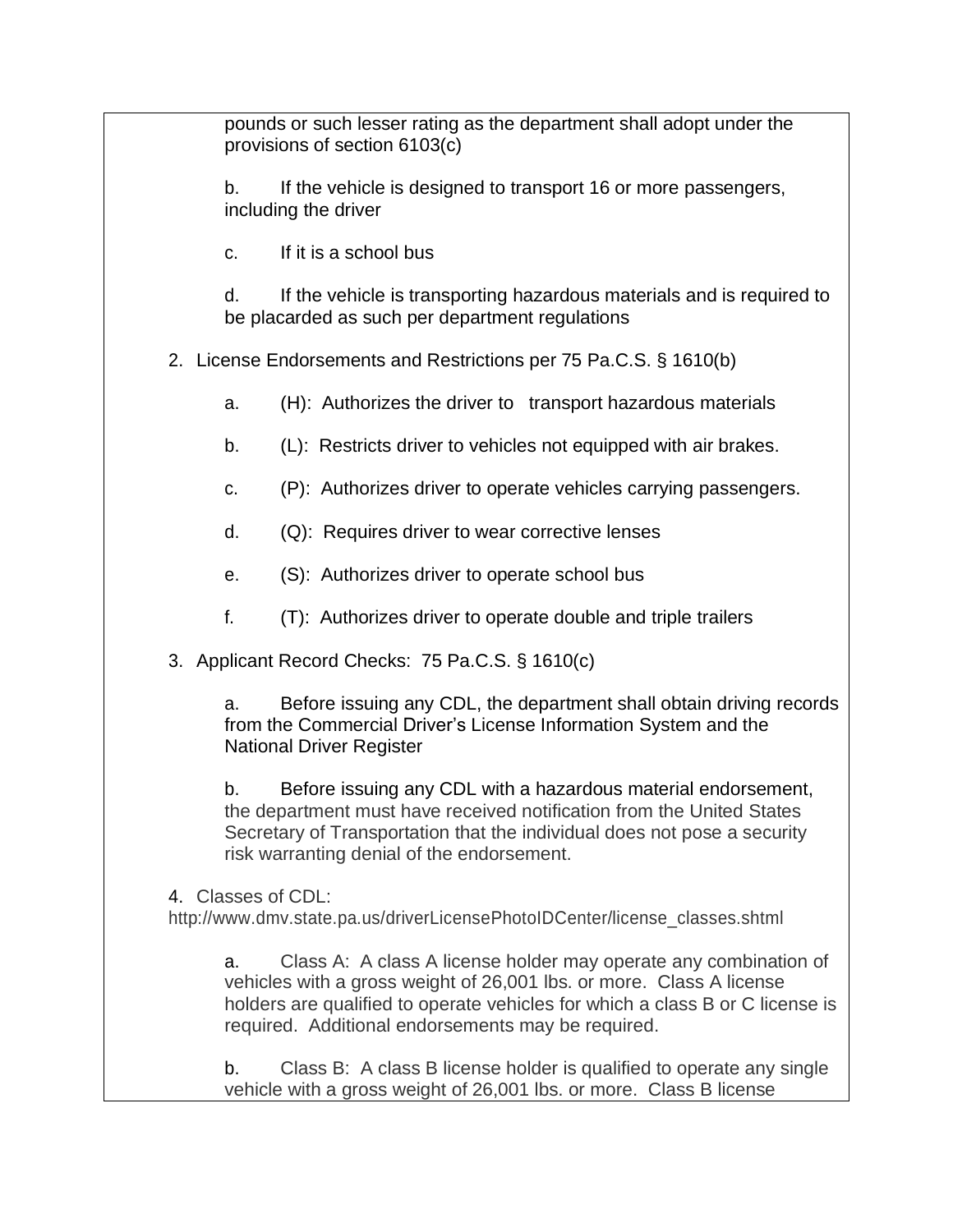holders are qualified to operate vehicles for which a class C license is required. Additional endorsements may be required.

c. Class C: A class C license holder may operate any single vehicle with a gross weight not exceeding 26,000 lbs. Additional endorsements may be required.

| <b>Insurance Issues</b>                                                                                                                                                                                                                                     |  |  |
|-------------------------------------------------------------------------------------------------------------------------------------------------------------------------------------------------------------------------------------------------------------|--|--|
| A. State Minimum Limits of Financial Responsibility                                                                                                                                                                                                         |  |  |
| 1. Every motor vehicle which is operated or currently registered must be                                                                                                                                                                                    |  |  |
| covered by adequate financial responsibility. 75 Pa.C.s. § 1786.                                                                                                                                                                                            |  |  |
| 2. 75 Pa.C.S. §1702: The minimum limits of financial responsibility required<br>under Pennsylvania law are as follows:                                                                                                                                      |  |  |
| a. Bodily Injury: \$15,000 per person/ \$30,000 per accident                                                                                                                                                                                                |  |  |
| b. Property Damage: \$5,000                                                                                                                                                                                                                                 |  |  |
| <b>B. Uninsured Motorist Coverage</b>                                                                                                                                                                                                                       |  |  |
| 1. UM/UIM Coverage Permitted, but not required. Every Pennsylvania motor<br>vehicle liability insurance policy must offer both underinsured and uninsured<br>motorist coverage. The consumer may decline to purchase either or both. 75<br>Pa.C.S. §1731(a) |  |  |
| 2. UM/UIM Coverage                                                                                                                                                                                                                                          |  |  |
| An uninsured vehicle is any of the following:<br>a.                                                                                                                                                                                                         |  |  |
| i.A motor vehicle for which there is no liability insurance of self-<br>insurance applicable at the time of the accident;                                                                                                                                   |  |  |
| ii.<br>a motor vehicle for which the insurance company denies<br>coverage or becomes insolvent;                                                                                                                                                             |  |  |
| iii.an unidentified motor vehicle as long as the accident is reported<br>to the authorities and the insurance company within thirty days.                                                                                                                   |  |  |
| An underinsured motor vehicle is one for which the limits of<br>b.<br>available liability insurance and self-insurance are insufficient to pay the<br>losses and damages. §1731(b) and (c)                                                                  |  |  |
| i.<br>75 Pa.C.S. § 1702                                                                                                                                                                                                                                     |  |  |
| When multiple policies apply, payment is obtained first from the<br>C.<br>policy covering the vehicle occupied by the injured persona at the time of<br>the accident and then from the policy or policies covering any motor                                |  |  |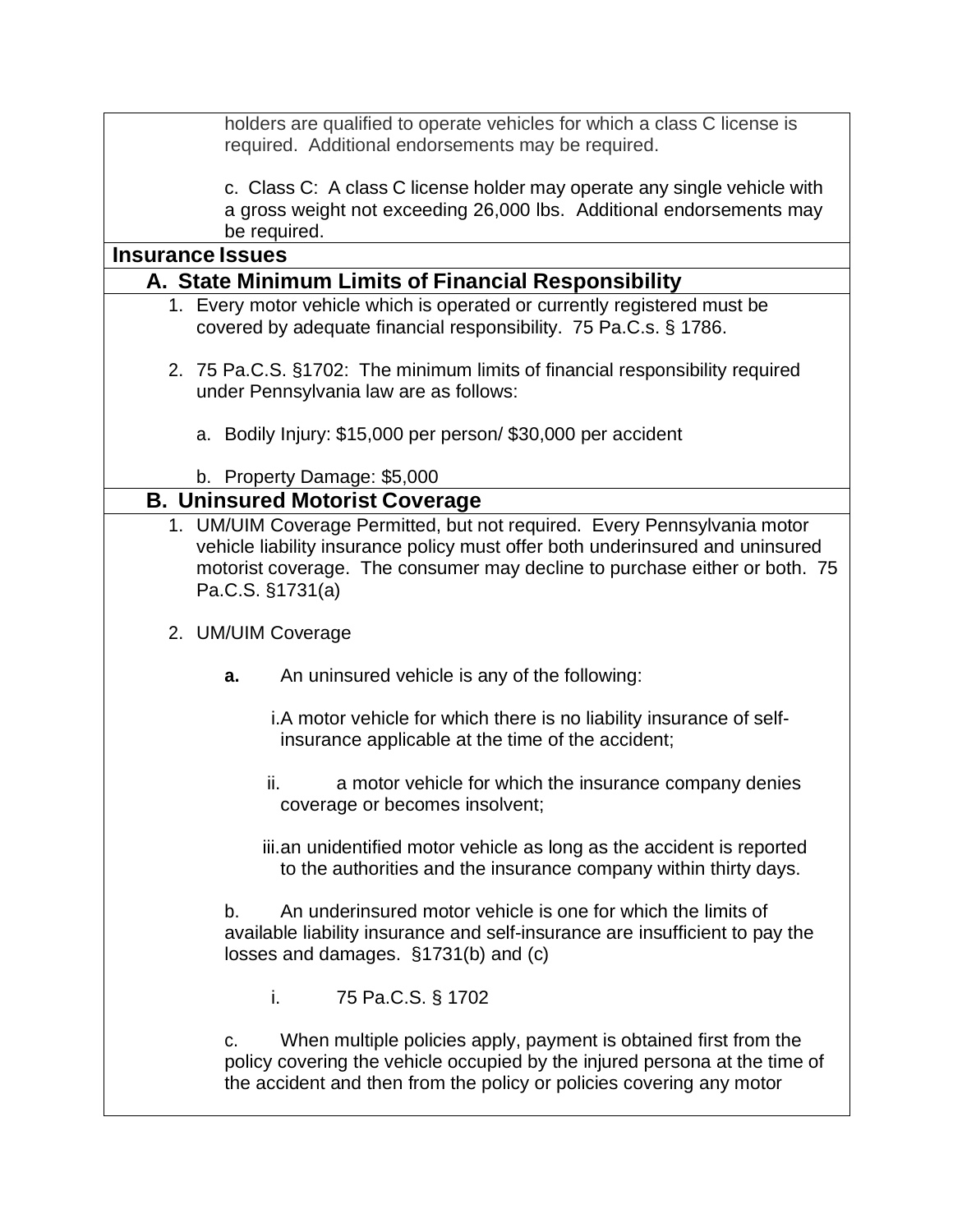vehicle not involved in the accident under which the injuries person is an insured. 75 Pa.C.S. § 1733.

3. Stacking

a. When more than one vehicle is insured under one or more policies providing uninsured or underinsured motorist coverage, the stated limit for uninsured or underinsured coverage shall apply separately to each vehicle so insured. The limits of coverage available under this subchapter for an insured shall be the sum of the limits for each motor vehicle as to which the injured person is an insured. 75 Pa.C.S. §1738(a).

b. Stacking of coverage is permitted, but may also be waived in which case the limits of coverage available under the policy for an insured shall be the stated limits for the motor vehicle as to which the injured person is an insured. 75 Pa.C.S. § 1738(b).

4. Exclusions

a. 75 Pa.C.S. 1731(d) limits a plaintiff from recovering both UM and UIM benefits from the same policy for the same accident. It doesn't matter which coverage is offered first. State Farm Mutual Automobile Insurance Co. v. Kosick, 2006 U.S. Dist. LEXIS 21090 (W.D. Pa. 2006).

b. UIM coverage may be denied where "use" of the vehicle was incidental to the accident. The "use" must be the instrumentality that caused the injury. Where an insured skidded on road debris while riding a motorcycle, the insured's claim for UIM benefits were denied since the accident was not caused from the "use" of the vehicle. American National Property and Cas. Co. v. Terwillinger, 2007 U.S. Dist. LEXIS 9018 (W.D. Pa. 2007).

#### **C. No Fault Insurance**

- 1. Pennsylvania law requires motor vehicle insurers to offer both full tort and limited tort options. 75 Pa.C.S. § 1705.
- 2. The limited tort option restricts recovery to medical and out of pocket expenses. An injured party may not seek recovery for pain and suffering or other nonmonetary damages unless the injuries fall within the definition of "serious injury" as set forth in the policy. 75 Pa.C.S. § 1705 (b).
- 3. The full tort option allows the injured party to seek financial compensation for injuries caused by other drivers including pain and suffering and other nonmonetary damages. 75 Pa.C.S. § 1705(c).

### **D. Disclosure of Limits and Layers of Coverage**

1. A defendant may be required to disclose policy limits if such disclosure will "foster settlement and therefore reduce the demand on juridical resources." Harrison v. Nichols, 49 Pa. D. & C.2d 217, 220-1 (1969).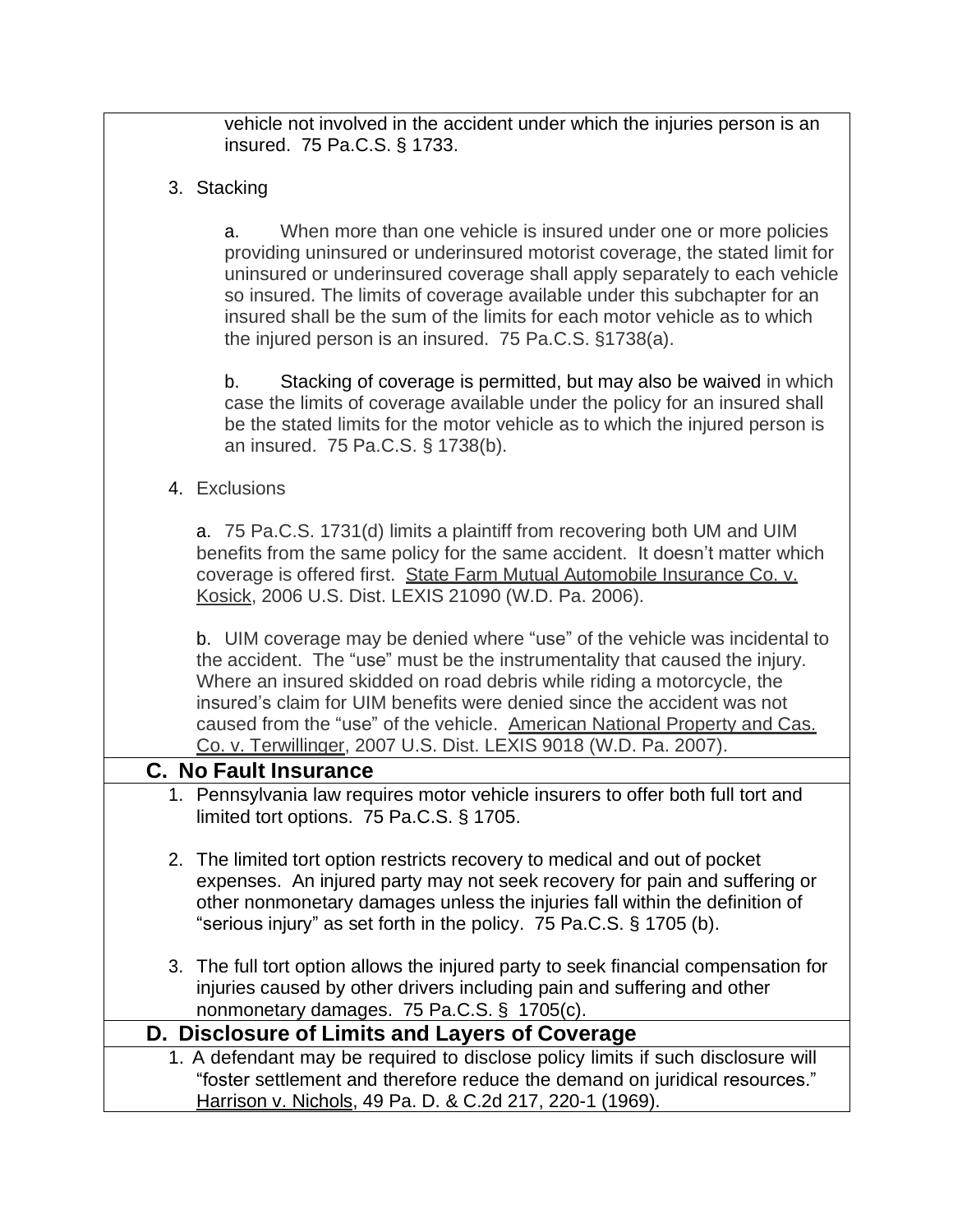|    | <b>E. Unfair Claims Practices</b>                                                                                                                                                                                                                                                                                                                                                                                                                                                                                                                                                                                                                                       |  |  |
|----|-------------------------------------------------------------------------------------------------------------------------------------------------------------------------------------------------------------------------------------------------------------------------------------------------------------------------------------------------------------------------------------------------------------------------------------------------------------------------------------------------------------------------------------------------------------------------------------------------------------------------------------------------------------------------|--|--|
| 1. | Generally                                                                                                                                                                                                                                                                                                                                                                                                                                                                                                                                                                                                                                                               |  |  |
|    | 31 Pa. Code § 146.1 (2012) et. seq. prohibits unfair and deceptive<br>a.<br>claims practices by insurance companies. The statute does not apply to<br>workers' compensation insurance and fidelity, surety, and guaranty bonds.<br><u>ld</u> .                                                                                                                                                                                                                                                                                                                                                                                                                          |  |  |
| 2. | <b>File and Record Retention</b>                                                                                                                                                                                                                                                                                                                                                                                                                                                                                                                                                                                                                                        |  |  |
|    | Insurers must maintain claim data that is accessible and retrievable<br>а.<br>for examination by the Commissioner or by his appointed designees. The<br>files shall contain notes and work papers pertaining to the claim in the<br>detail that pertinent events and the dates of the events can be<br>reconstructed. 31 Pa. Code § 146.3.                                                                                                                                                                                                                                                                                                                              |  |  |
| 3. | <b>Misrepresentation of Policy Provisions</b>                                                                                                                                                                                                                                                                                                                                                                                                                                                                                                                                                                                                                           |  |  |
|    | An insurer must fully disclose all pertinent benefits, coverages, or<br>a.<br>other provisions of an insurance policy or insurance contract under which<br>a claim is presented to any first party claimants. An insurer may not,<br>except where there is a time limit specified in the policy, make statements<br>-- written or otherwise -- requiring a claimant to give written notice of loss<br>or proof of loss within a specified time limit and which seek to relieve the<br>company of its obligations if a time limit is not complied with unless the<br>failure to comply with the time limit prejudices the rights of the insurer. 31<br>Pa. Code § 146.4. |  |  |
| 4. | Communication                                                                                                                                                                                                                                                                                                                                                                                                                                                                                                                                                                                                                                                           |  |  |
|    | Every insurer, upon receiving notification of a claim, shall, within 10<br>a.<br>working days, acknowledge the receipt of such notice unless payment is<br>made within that ten days. If the communication is not by writing, a<br>notation of the communication shall be made in the claim file of the insurer<br>and dated. An appropriate reply shall be made within 10 working days of<br>other pertinent communications from a claimant that reasonably suggest<br>that a response is expected. 31 Pa. Code $\S$ 146.5.                                                                                                                                            |  |  |
| 5. | Time for Investigation                                                                                                                                                                                                                                                                                                                                                                                                                                                                                                                                                                                                                                                  |  |  |
|    | Every insurer shall complete investigation of a claim within 30 days<br>a.<br>from notification unless the investigation cannot be reasonably completed<br>within that time. After 30 days, and every 45 days thereafter, the insurer<br>shall furnish to the insured a written explanation for the delay and state<br>when a decision on the claim may be expected. 31 Pa. Code. § 146.6.                                                                                                                                                                                                                                                                              |  |  |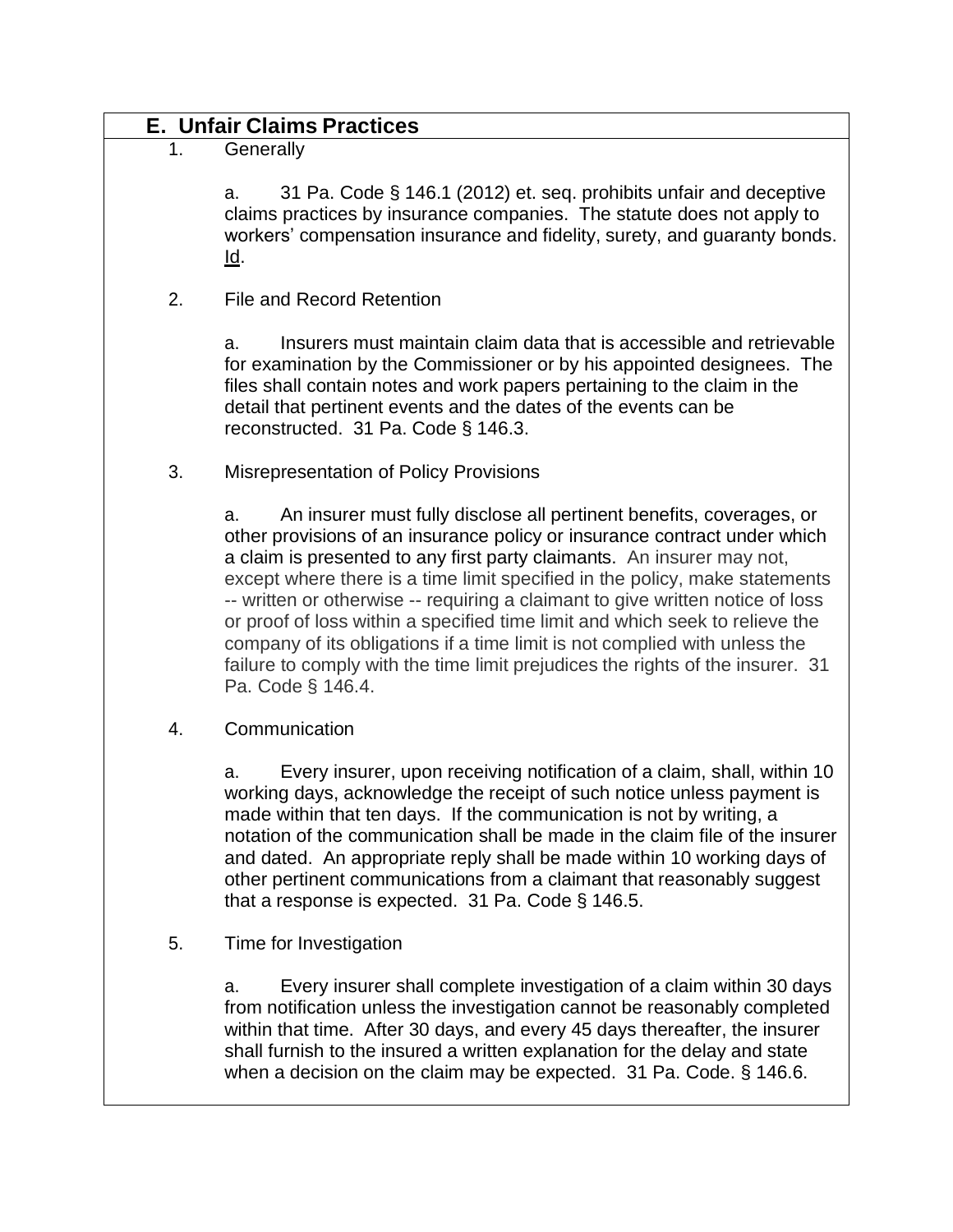| -6. | <b>Comparative Negligence</b> |
|-----|-------------------------------|
|     |                               |

a. Where comparative negligence is applied to a claim settlement offer or denial, insurers shall fully disclose the claimants the basis in fact or law for the offer or denial and settlement standards relating to the claims. Insurers may not use comparative negligence to compel claimants to litigation by offering substantially less than the amount due and ultimately recovered by the insured. 31 Pa. Code § 146.9.

7. Settlement of Denial of Claims

a. Insurers may not fail to settle first-party claims on the basis that responsibility for payment will be assumed by others. 31 Pa. Code § 146.7. Within 15 working days after receipt by the insurer of properly executed proofs of loss, the first party-claimant shall be advised of the acceptance of denial of the claim by the insurer. An insurer may deny a claim due to a specific policy exclusion provided that the specific policy provision is cited in the denial. 31 Pa. Code § 146.7(a).

### **F. Bad Faith Claims**

- 1. An insured may seek recovery of interest, fees, costs and punitive damages as a result of claims handled with bad faith by an insurer. 42 Pa.C.S. § 8371.
- 2. Although bad faith is not explicitly defined in the statute, several Pennsylvania courts have provided explanations. In order to recover under the bad faith statute the "plaintiff must show that the defendant did not have a reasonable basis for denying benefits under the policy and that the defendant knew or recklessly disregarded its lack of a reasonable basis for denying the claim." Terletsky v. Prudential Property and Casualty Insurance Co., 649 A.2d 680 (Pa. Super. 1994).
- 3. Bad faith must be shown by clear and convincing evidence, not merely insinuated. Cowden v. Aetna Casualty and Surety Company*,* 389 Pa. 459, 472, 134 A.2d 223, 229 (1957).

### **G. Coverage – Duty of Insured**

- 1. An insured has a contractual duty of cooperate with its insurer. By way of a cooperation clause in an insurance policy, "an insured binds itself to assist the insurer fully in its handling of the claim and agrees to take no action which would vitiate a valid defense." Forest City Grant Liberty Assocs. v. Genro II, Inc.*,* 438 Pa. Super. 553, 559, 652 A.2d 948, 951 (1995).
- 2. "An insured's duty to cooperate is breached where the insured neglects to disclose information needed by the insurer to prepare a defense, does not aid in securing witnesses, refuses to attend hearings or to appear and testify at trial or otherwise fails to render all reasonable assistance necessary to the defense of the suit." Id.